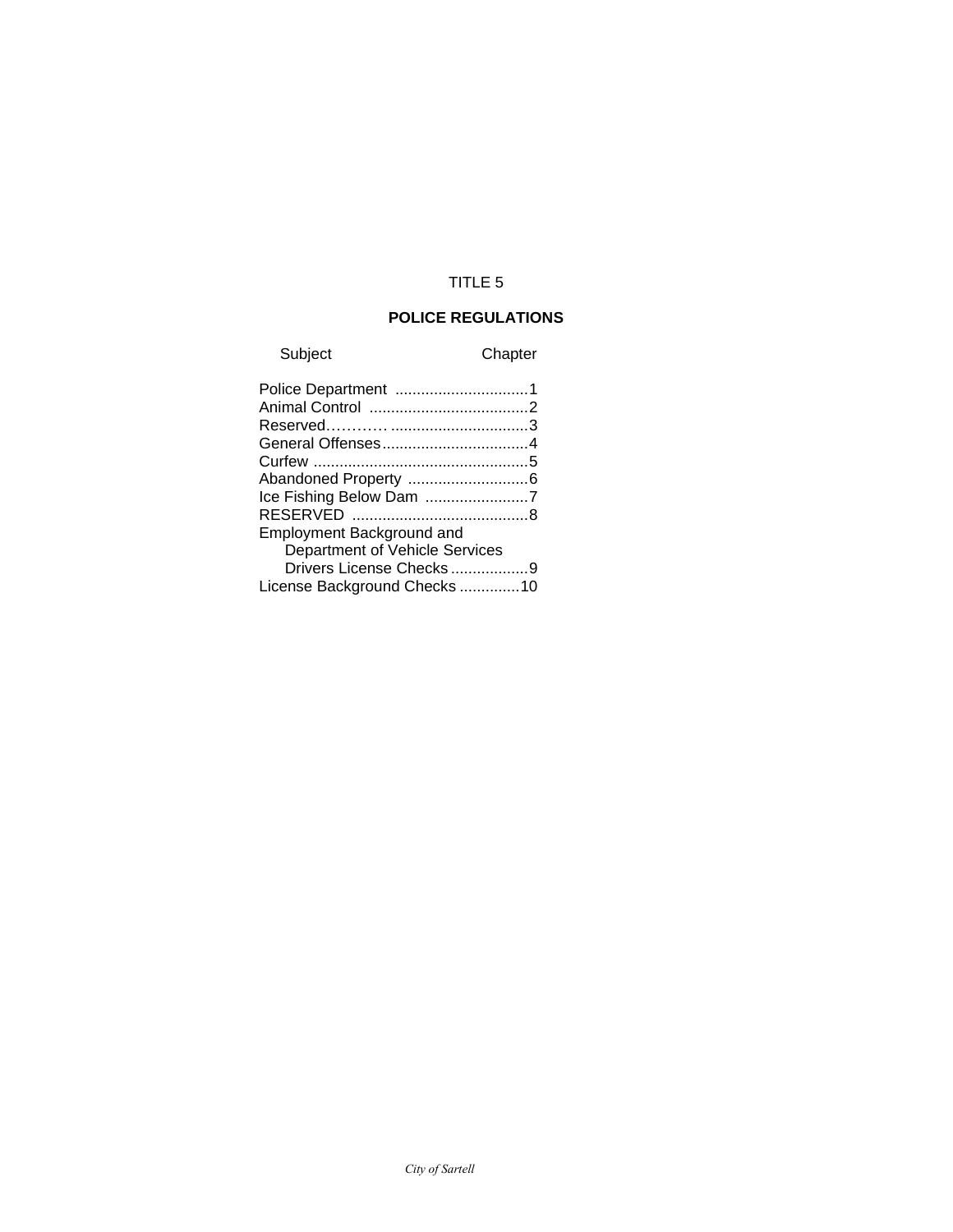# **POLICE DEPARTMENT**

#### SECTION:

- 5-1-1: Established
- 5-1-2: Membership
- 5-1-3: Chief Of Police
- 5-1-4: Reserved
- 5-1-5: Uniform And Badge
- 5-1-6: Police Reserve

5-1-1: **ESTABLISHED:** The Police Department presently in existence is hereby continued. (1981 Code § 204.01)

# 5-1-2: **MEMBERSHIP:**

- A. Head Of Department; Size: The head of the Department shall be known as the Chief of Police and the number of additional members of the Department, together with ranks and titles, shall be determined by the Council by resolution.
- B. Appointment: Members of the Department shall be appointed by the City Council.
- C. Compensation: The compensation to be paid members of the Police Department shall be fixed by the Council. (1981 Code § 204.01)

# 5-1-3: **CHIEF OF POLICE:**

A. Powers And Duties:

1. Supervision And Control Of Department: The Chief of Police shall have supervision and control of the Police Department and its members.

2. Law Enforcement; Department Equipment: The Chief of Police shall be responsible to the Council for law enforcement and for property of the City used by the Department.

3. Training And Discipline: The Chief of Police shall be responsible for the proper training and discipline of the members of the Department.

4. Records; Reports: The Chief of Police shall be responsible for the keeping of adequate records and shall report to the Council on the needs of the Department and its work.

# 5-1-4: **RESERVED**

5-1-5: **UNIFORM AND BADGE**: Each member of the Department shall, while on duty, wear a suitable badge and uniform except that the Chief may authorize the performance of specific duties while not in uniform. When a member terminates membership in the Department, such member shall immediately deliver to the City his/her badge, and all other property of the City in his/her possession. (1981 Code § 204.04)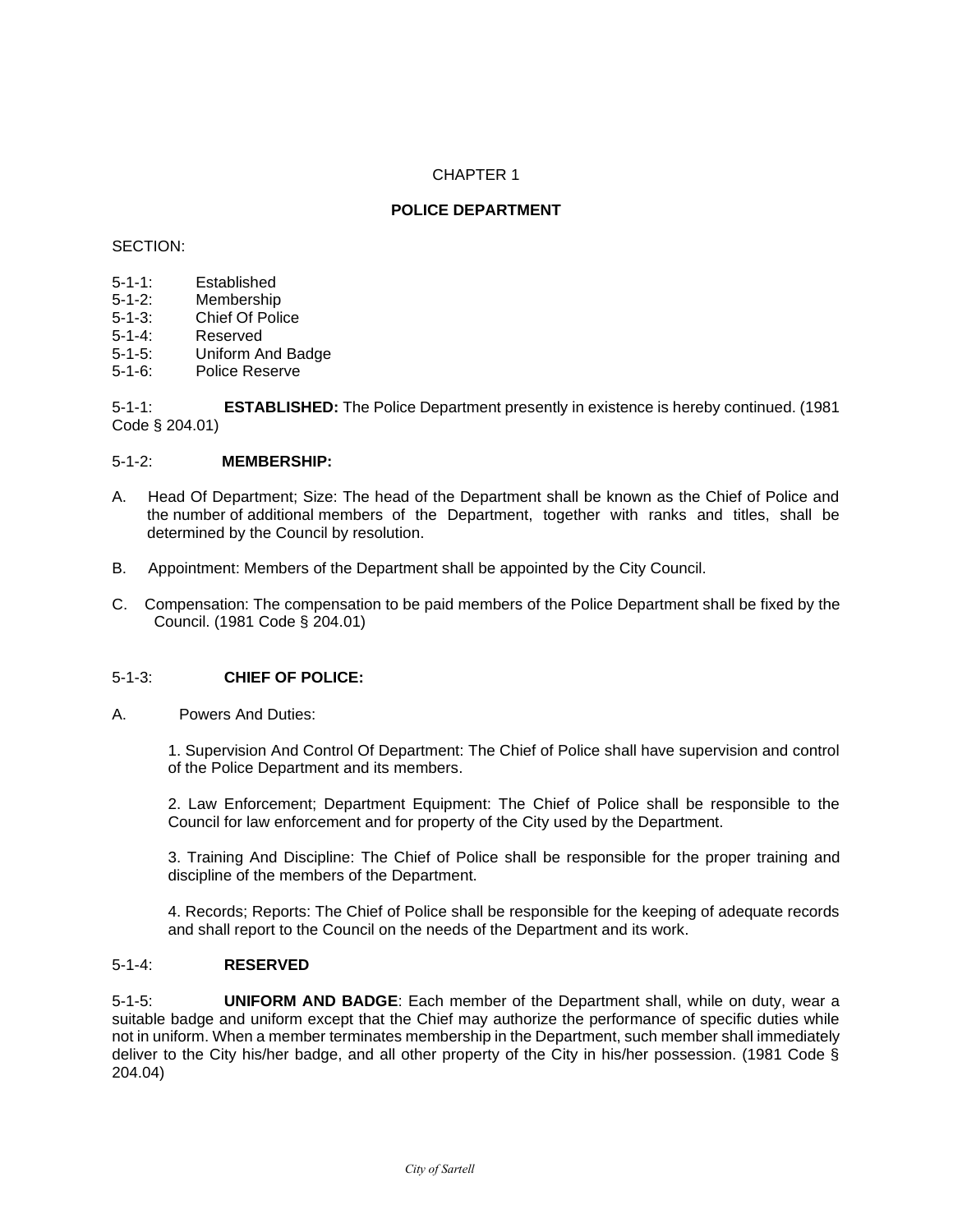# 5-1-6: **POLICE RESERVE:**

# A. Established; Membership:

1. Reserve Created: There is hereby created within the Police Department a police reserve.

# 2. RESERVED

3. Supervision, Control By Chief: The police reserve shall be under the control and supervision of the Chief of Police, and shall serve under the direction of the superior officers of the regular police force and such others as the Chief may appoint from their own number.

# B. RESERVED

C. Oath, Insignia: Each police reserve member shall take the oath prescribed by Minnesota Statutes Chapter 12. Each member shall be issued a badge, suitable items of clothing and such other insignia or evidence of identification as the Chief of Police may prescribe. Upon termination of membership, a member shall surrender to the City all City property issued to such member.

# D. RESERVED

E. Identification: No member of the police reserve shall exercise any authority over the persons or property of others without displaying identification as such member. No person except a police reserve member shall use such identification or otherwise represent himself/herself to be a member of the police reserve.

F. Use Of Firearms: No police reserve member shall Carry any firearm while on duty except as specifically authorized and provided by the Police Chief. (1981 Code § 204.05)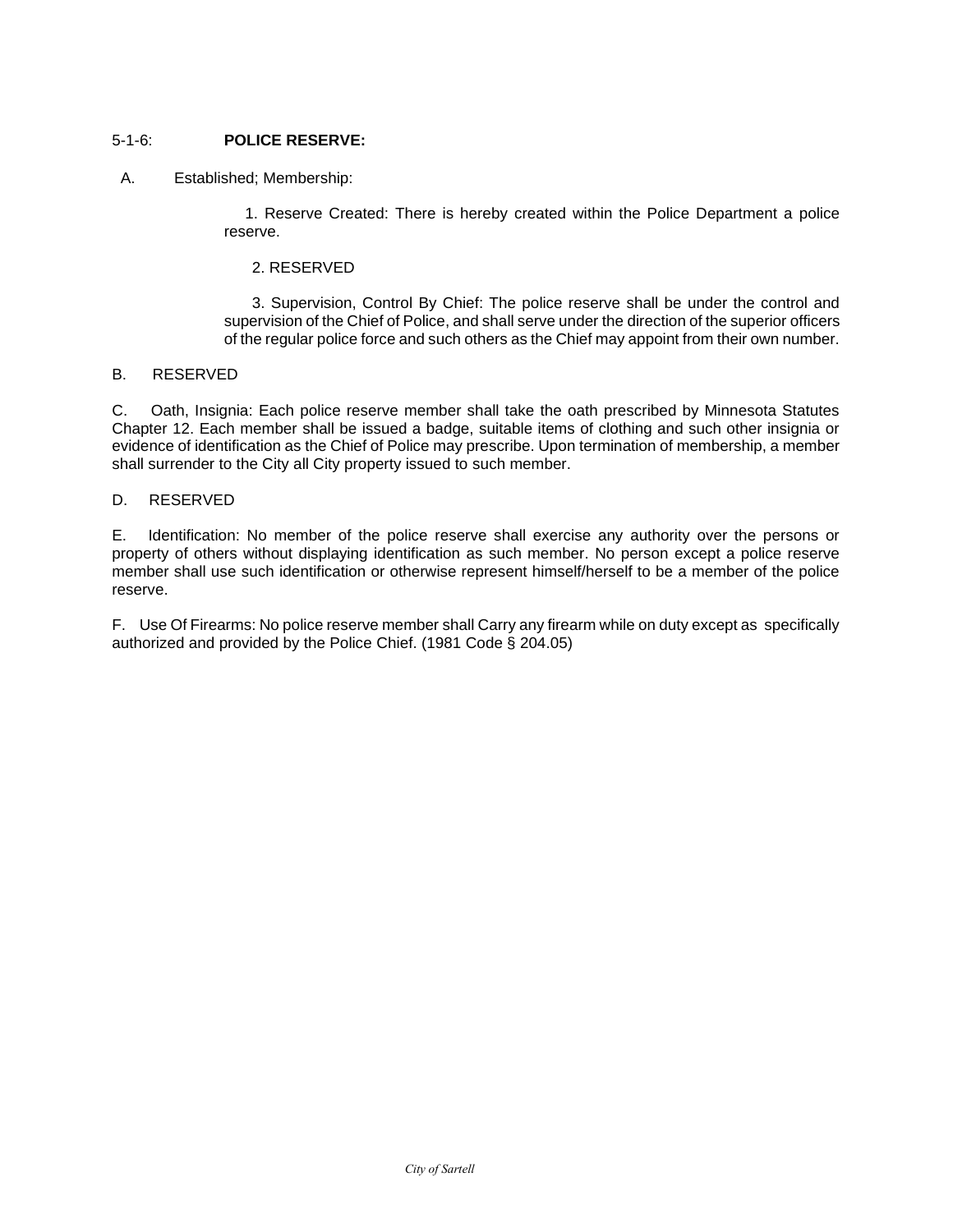# CHAPTER 2 **ANIMAL CONTROL**

# SECTION:

| 5-2-1:         | Definitions                                            |
|----------------|--------------------------------------------------------|
| 5-2-2:         | Animal Identification                                  |
| 5-2-3:         | Limitations                                            |
| $5 - 2 - 4$ :  | Keeping or Harboring Prohibited                        |
| $5 - 2 - 5$ :  | Animals at Large                                       |
| 5-2-6:         | Barking, Nuisances, Property Damage and Fecal Clean-up |
| 5-2-7:         | Rabies Control                                         |
| 5-2-8:         | Dangerous and Potentially Dangerous Animals            |
| 5-2-9:         | <b>Potentially Dangerous Animals</b>                   |
| $5 - 2 - 10$ : | Dangerous Animals                                      |
| 5-2-11:        | Animal Biting; Quarantine                              |
| 5-2-12:        | Animals Subject to Impoundment                         |
| 5-2-13:        | Redemption                                             |
| 5-2-14:        | Disposition of Unredeemed Animals                      |
| 5-2-15:        | Interference with Officers                             |
| 5-2-16:        | Service Animals                                        |
| 5-2-17:        | Commercial Kennels                                     |
| 5-2-18:        | <b>Violations and Penalties</b>                        |
|                |                                                        |
|                |                                                        |

# 5-2-1: **DEFINITIONS**

As used in this Chapter, unless the context otherwise indicates, the following words shall be defined to mean:

*ANIMAL CONTROL OFFICER.* The city staff charged with the duty of picking up and impounding strays or abandoned animals as herein provided.

*ANIMAL SHELTER.* Any premises designated by the City for the purpose or impounding or caring for animals held under the authority of this Chapter.

*AT LARGE.* Off the premises of the owner and not under the control of the owner, or other competent person, by leash not exceeding eight (8) feet in length.

# *DANGEROUS ANIMAL.* An animal that has:

- 1. without provocation, inflicted substantial bodily harm on a human being on public or private property; or
- 2. killed or caused substantial bodily harm to a domestic animal without provocation while off the owner's property; or
- 3. been found to be potentially dangerous, and after the owner has notice that the animal is potentially dangerous, the animal aggressively bites, attacks, or endangers the safety of humans or domestic animals; or
- 4. been declared a Dangerous Dog pursuant to Minnesota Statutes by the animal control authority of another jurisdiction.

**DOMESTIC ANIMAL.** Any of various non-venomous animals domesticated so as to live and breed in a tame condition. Domestic animals do not include any animal considered "non-domestic" as defined by this Section. Domestic animals are limited to: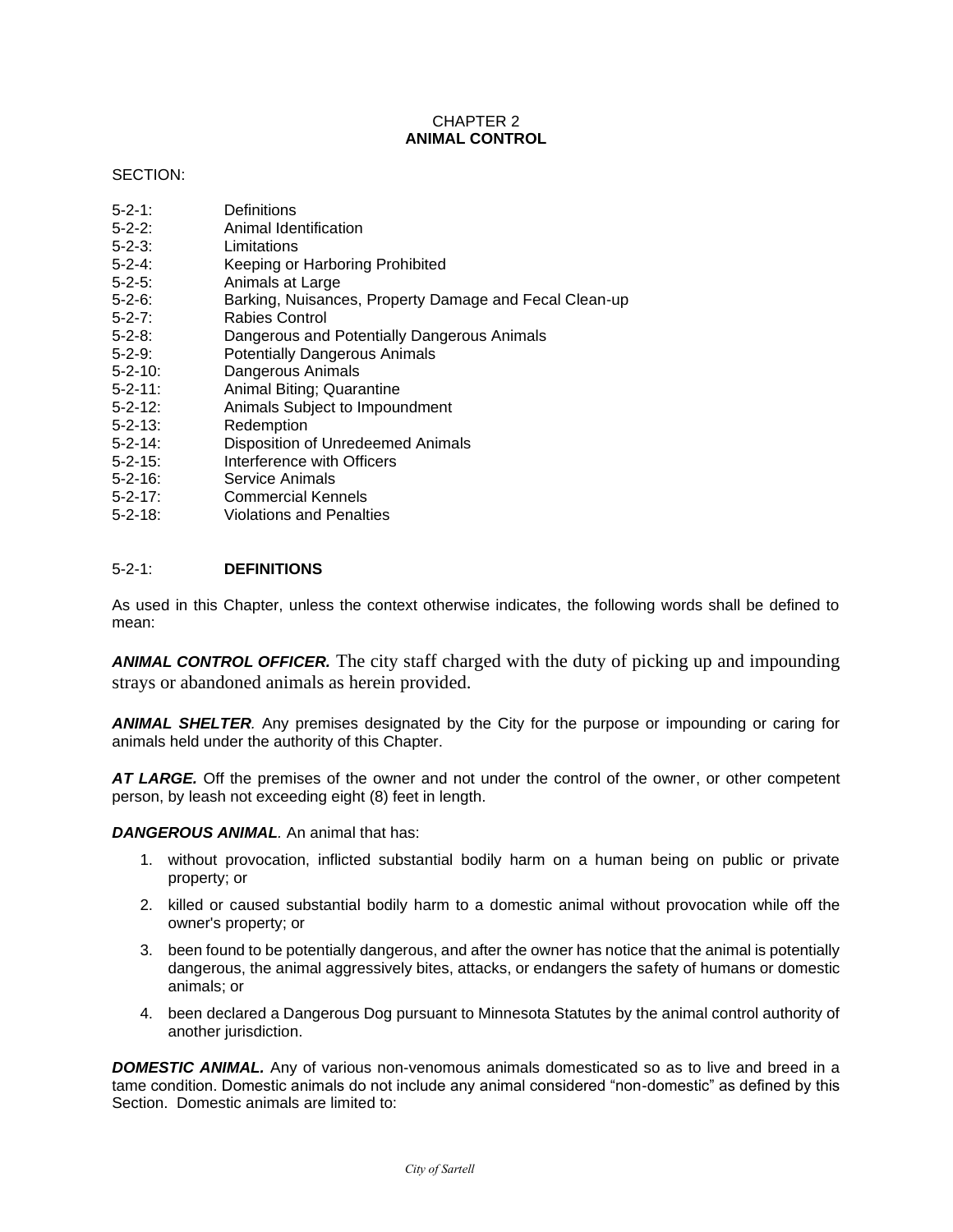- Dogs
- Cats
- Rabbits
- Ferrets
- Any of the class of Aves (birds) that are caged and otherwise kept inside the residence, specifically excluding chicken.
- Any of the order of Rodentia such as mice, rats, gerbils, hamsters, chinchillas & guinea pigs
- Any of the class of Reptilia such as snakes, lizards, and turtles excepting those meeting the nondomestic animal definition
- Any of the class of Amphibian such as salamanders, frogs, toads excepting those meeting the nondomestic animal definition.

*KENNEL.* Any place, building, tract of land, abode, or vehicle where three or more dogs are kept and maintained. Kennel does not include a veterinarian licensed to practice in the State of Minnesota who keeps, congregates or confines dogs in the normal pursuit of the practice of veterinary medicine. Kennel does not include an animal shelter owned and operated by any political subdivision of the State or providing animal sheltering services under contract with any political subdivision of the State.

*NON-DOMESTIC ANIMAL.* Those animals considered to be naturally wild and not naturally trained or domesticated; or which are considered to be farm animals or inherently dangerous to the health, safety, and welfare of people. Unless otherwise defined, non-domestic animals shall include:

- 1. Any member of the cat family (Felidae) including, but not limited to, lions, tigers, cougars, bobcats, leopards and jaguars, but excluding those recognized as domesticated house cats.
- 2. Any naturally wild member of the canine family (Canidae) including, but not limited to, wolves, foxes, coyotes, dingoes, and jackals, but excluding those recognized as domesticated dogs.
- 3. Any hybrid or crossbreeds between an animal defined in clauses (1) or (2) and a domestic animal and offspring from all subsequent generations of those hybrids or crosses, such as the crossbreed between a wolf and a dog.
- 4. Any member or relative of the mammal family including any skunk (whether or not descented), raccoon, or squirrel, but excluding those members otherwise defined or commonly accepted as domesticated pets.
- 5. Any poisonous, venomous, constricting (when snake is of size causing inherent risk to humans), or inherently dangerous member of the reptile or amphibian families including, but not limited to, rattlesnakes, boa constrictors, pit vipers, crocodiles and alligators.
- 6. Goats, pigs (including pot bellied pigs), chicken, horses, cattle, llama, bison.
- 7. Any other animal that is not explicitly listed above but which can be reasonably defined by the terms of this Section including, but not limited to exotic animals, human primates, bear, deer, elk, ducks, and game fish.

*OWNER.* Any person, keeper, custodian or legal entity owning, harboring or keeping an animal, whether temporary or permanent.

# *POTENTIALLY DANGEROUS ANIMAL.* An animal which has:

- 1. When unprovoked, bitten a human or a domestic animal on public or private property; or
- 2. When unprovoked, chased or approached a person, including a person on a bicycle, upon the streets, sidewalks, or any public or private property, other than the animal owner's property, in an apparent attitude of attack; or
- 3. A known history or propensity, tendency or disposition to attack while unprovoked, causing injury or otherwise threatening the safety of humans or domestic animals; or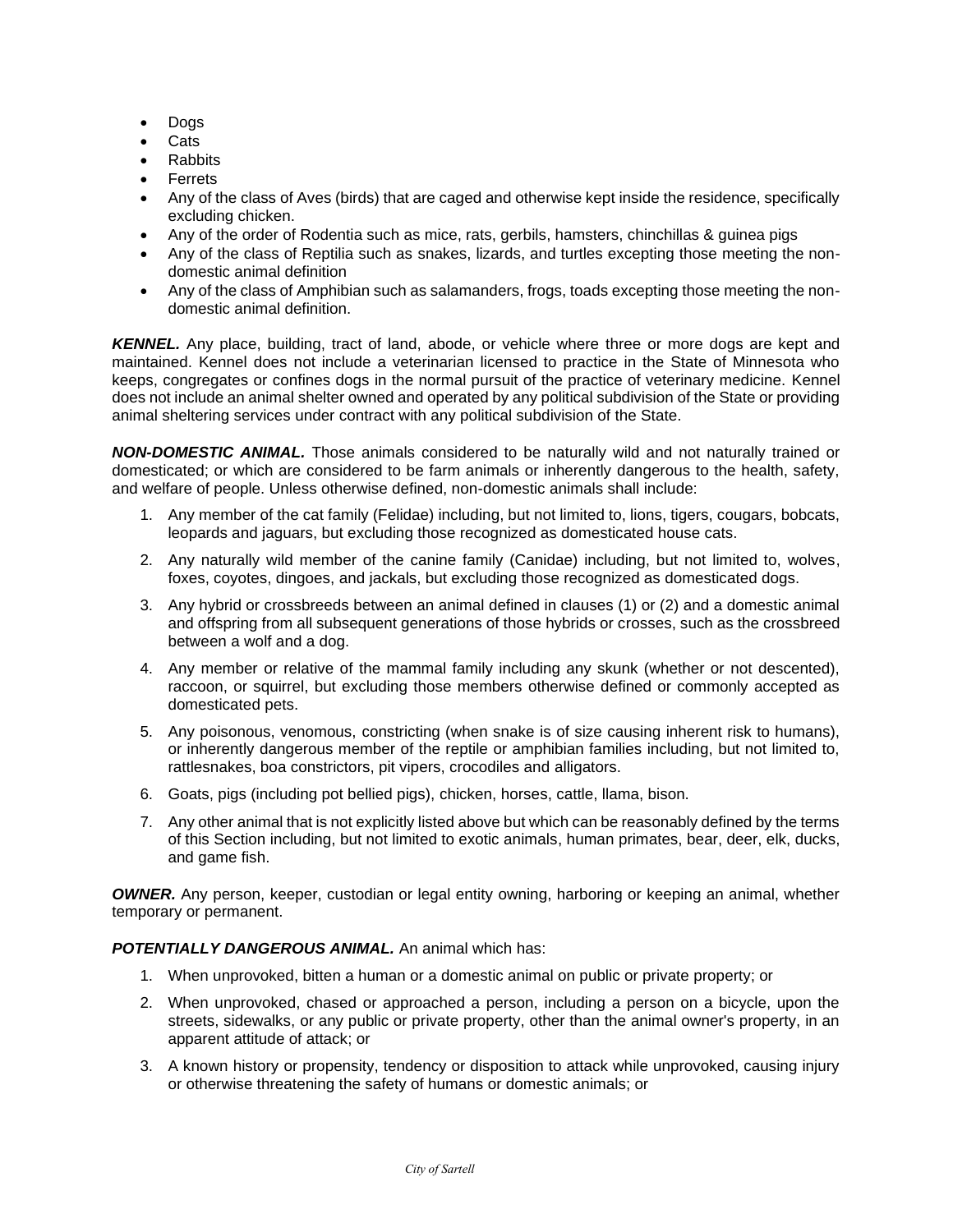4. Been declared a Potentially Dangerous dog pursuant to Minnesota Statutes by the animal control authority of another jurisdiction.

*PREMISES.* Any building, structure, shelter or land whereupon animals are kept or confined.

**PROPER ENCLOSURE.** Securely confined indoors or in a securely enclosed and locked pen or structure suitable to prevent the animal from escaping and providing protection from the elements for the animal. A proper enclosure does not include a porch, patio, or any part of a house, garage, or other structure that would allow the animal to exit of its own volition, or any house or structure in which windows are open or in which door or window screens are the only obstacles that prevent the animal from exiting.

**PROVOCATION.** An act that an adult could reasonably expect may cause an animal to attack or bite.

*SUBSTANTIAL BODILY HARM.* Bodily injury which involves a temporary but substantial disfigurement, or which causes a temporary but substantial loss or impairment of the function of any bodily member or organ, or which causes a fracture of any bodily member.

*UNPROVOKED.* The condition in which the animal is not purposely agitated or disturbed. It is a rebuttable presumption that any attack on a child fourteen years of age or younger for which a reasonable person connotes an intent to inflict bodily harm will be considered to be unprovoked unless the child is engaged in the commission of a crime or illegal activity, including activities classified under Minnesota Statutes as cruelty to animals.

# 5-2-2: **ANIMAL IDENTIFCATION**

All dogs and cats are required to have some identification on them that would assist animal control in contacting the owner. Identification allowed under this subdivision include microchips, veterinarian issued rabies certificates, or any tags or collars with contact information and phone number(s) inscribed on it.

# *5-2-3:* **LIMITATIONS**

- A. *Dogs & Cats.* No more than two dogs over six (6) months of age or four cats over (6) months of age shall be owned, kept, or harbored on the premises of a single family home or per dwelling unit for multi-family properties.
	- 1. *Grandfathering*. Owners who currently possess dogs or cats in excess of the limitations set forth in this Ordinance, and who met licensing requirements prior to the date of enactment, will be allowed to continue to possess such dogs or cats for as long as such dogs or cats reside in the City. Once such dogs or cats become deceased or do not live within the City for a period of 6 months, the limitations set forth shall again apply.
	- *2. Fostering*. Owners who provide foster care for animals through the Tri-County Humane Society or other foster agencies are still subject to the number limitations and other provisions of this Ordinance.
- B. *Chickens.* The following describes the guidelines and regulations regarding residents keeping and maintaining domesticated chickens in the City of Sartell.
	- 1. *Size of lot.* 1 acre or more in R1 or R1A only.
	- 2. *Number of chickens.* No more than 4 hen chickens at one time.
	- 3. *Property*. Chickens over 4 weeks of age may not be kept inside the home or garage. They must remain in the coop or run at all times. Additionally, chickens must be secured inside the coop from sunset to sunrise each day to prevent noise and to avoid attracting predators.
	- 4. *Coop*. Must be constructed in a workmanship manner, maintained in good repair, kept clean and sanitary, and constructed with wood and wire materials to allow chickens to contact the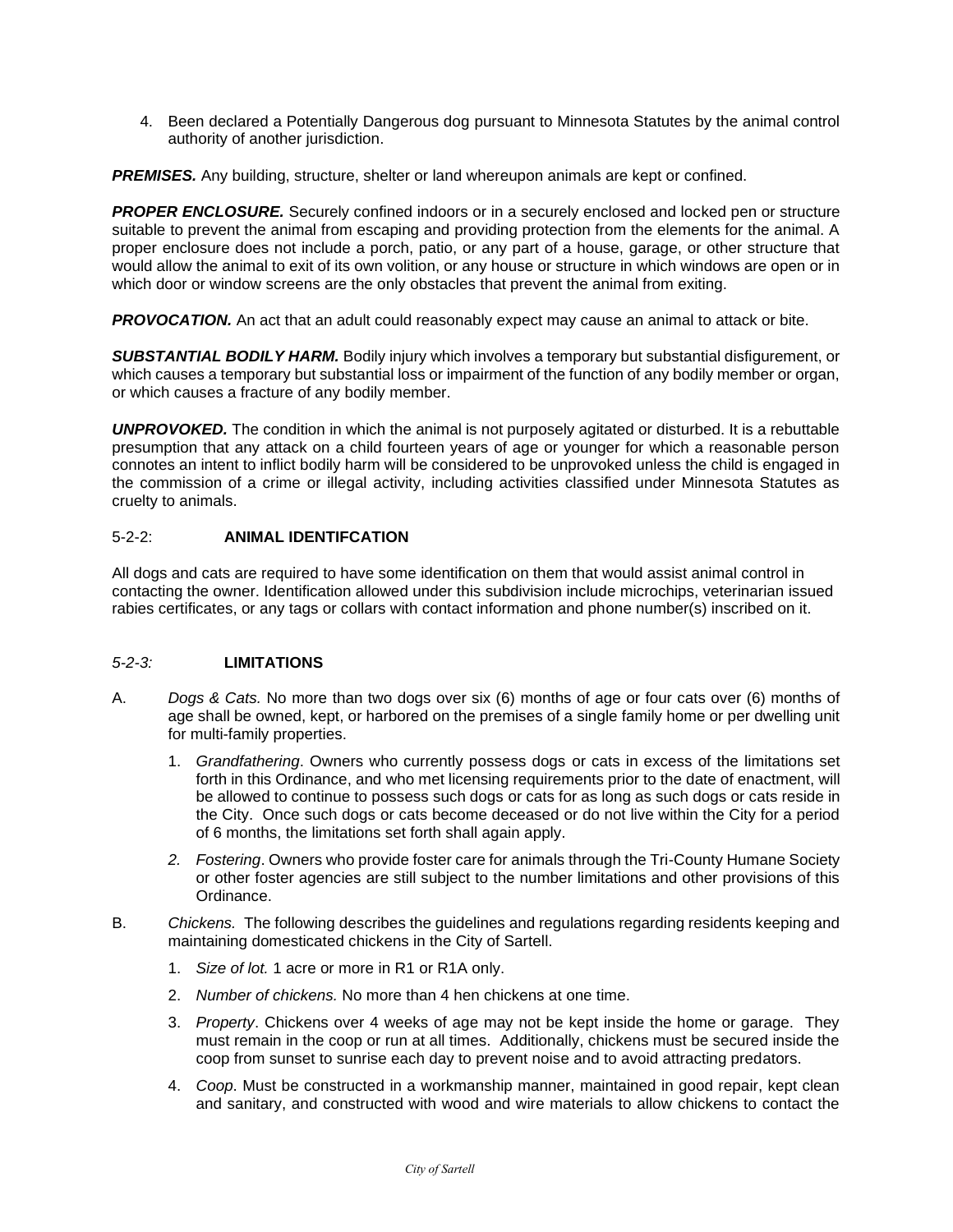ground. They must be fully enclosed and built with weather resistant materials. Coop must be located in the rear yard, not in the front or street side of the lot. The floor area of the coop shall be a minimum of 2 square feet in area per chicken. Must allow for fenced in area/enclosure for chickens to run. Coops must match the color of the main building on the property and maintained per property maintenance code. Coop must neither exceed 120 square feet in size nor exceed 6 feet in height.

- 5. *Coop Location.* Coops or runs must be located closer to the property owner's dwelling than to any neighboring dwelling and no closer than 30 feet to lot line. No coops or runs shall be located closer to an abutting street than the principal structure. Additionally, screening from abutting residences, structures, and streets in the form of solid privacy fence of at least 4 feet in height (per fence ordinances) shall be provided for the coop and run.
- 6. *Chicken Run.* The run must neither exceed 20 square feet per bird nor exceed 6 feet in height. A chicken run is a requirement.
- 7. *Food Storage*. All food stored for chickens shall be kept in watertight, rodent proof containers stored inside coops or other buildings.
- 8. *Roosters*. No roosters or adult male chickens shall be allowed.
- 9. *Breed Chickens*. No breed chickens are allowed at any time.
- 10. *Wellbeing*. Chickens shall, at times, be provided with access to feed and clean water, proper shelter and protection from the weather, veterinary care when needed, and humane care and treatment.
- 11. *Roaming*. Chickens shall not roam free outside of a coop or attached run/enclosure.
- 12. *Eggs*. If eggs are harvested, they may not be sold to others. All chicken eggs shall be for personal use or consumption only.
- 13. *Slaughter*. No person shall slaughter chickens on-site.
- 14. *Dead Chickens*. Deceased chickens shall be disposed of immediately in a safe manner, which may include trash disposal after placing the deceased bird in a sealed bag.
- 15. *Diseased Chickens*. In the event of a diseased chicken or an Avian Flu (bird flu) outbreak, the reporting of the disease and disposal of the affected chickens is the responsibility of the permit holder. The City Council reserves the right to suspend permitting in the event of an outbreak.
- 16. *Manure*. The owner/keeper of the chickens shall control the animal manure in a timely manner and dispose of it in a safe and adequate manner that does not create a public nuisance, via sight or smell. Chicken feces and discarded feed are to be regularly collected and stored in leak-proof containers with tight-fitting covers until they can be properly disposed of.
- 17. *Cockfighting.* Cockfighting is specifically prohibited.
- 18. *Nuisance.* Chickens must be cared for in a humane manner and owners must prevent nuisance conditions.
- 19. *City Authority.* A permit is required. The city shall grant a permit for chickens after the applicant has obtained the written consent of at least 60 percent of the owners or occupants of privately or publicly owned real estate that are located adjacent (i.e., sharing property lines) on the outer boundaries of the premises for which the permit is being requested, or in the alternative, proof that the applicant's property lines are 150 feet or more from any house or business.
	- a. Any person desiring a permit required under the provisions of this article shall make written application to the city clerk upon a form prescribed by and containing such information as required by the city clerk. Among other things, the application shall contain the following information:
		- i. A description of the real property upon which it is desired to keep the chicken.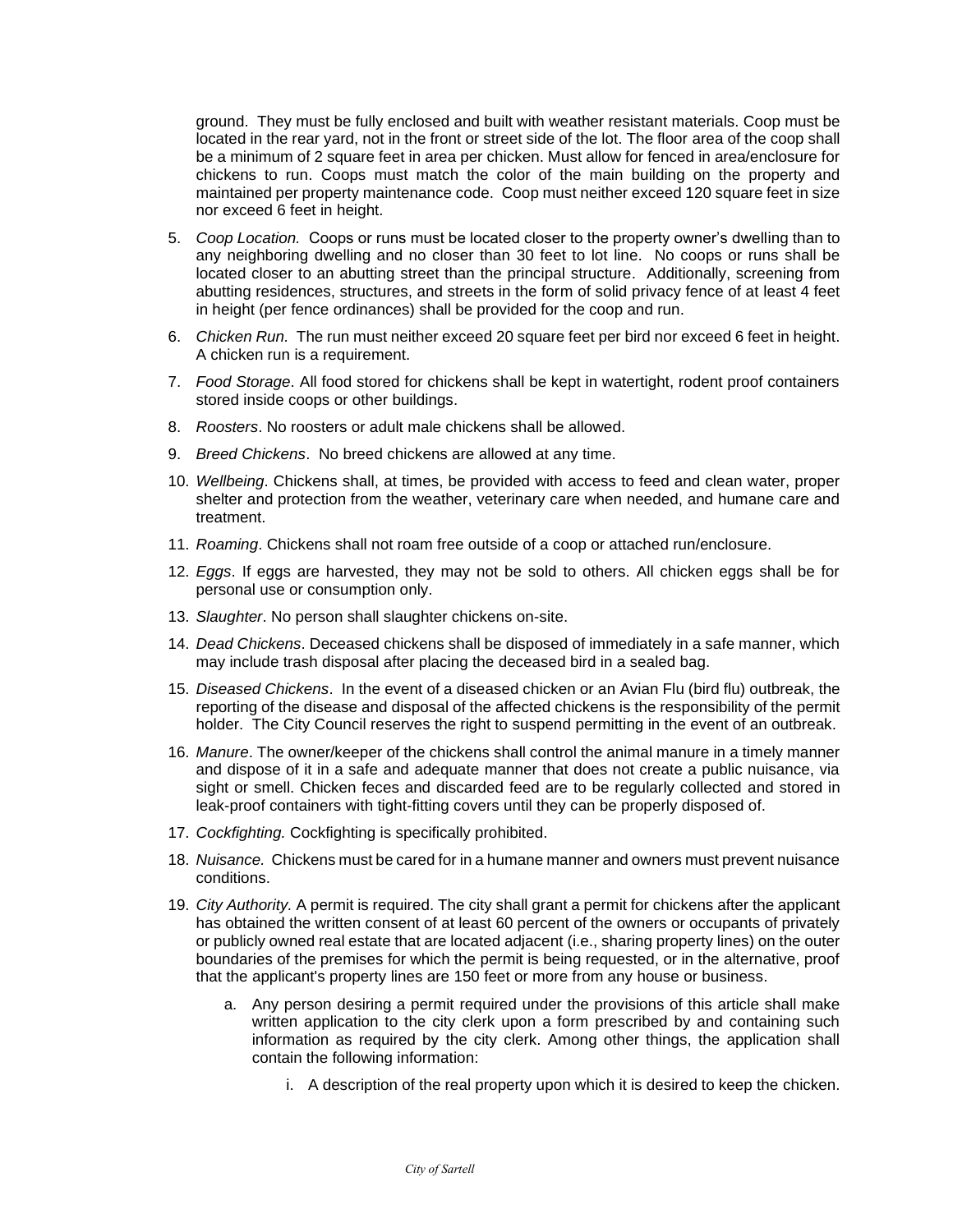- ii. The genus and number of chickens to be maintained on the premises.
- iii. A site plan of the property showing the location and size of the proposed chicken coop and run, setbacks from the chicken coop to property lines and surrounding buildings (including houses and buildings on adjacent lots), and the location, style, and height of fencing proposed to contain the chicken in a run or exercise area.
- iv. Statements that the applicant will at all times keep the chicken in accordance with all of the conditions prescribed by this ordinance, or modification thereof, and that failure to obey such conditions will constitute a violation of the provisions of this chapter and grounds for cancellation of the permit.
- b. If granted, the permit shall be issued by the city clerk and shall state the conditions, if any, imposed upon the permitted for the keeping of chicken under this permit. The permit shall specify the restrictions, limitations, conditions, and prohibitions which the clerk deems reasonably necessary to protect any person or neighboring use from unsanitary conditions, unreasonable noise or odors, or annoyance, or to protect the public health and safety. Such permit may be modified from time to time or revoked by the city for failure to conform to such restrictions, limitations, prohibitions. Such modification or revocation shall be effective after ten days following the mailing of written notice thereof by certified mail to the person or persons keeping or maintain such chicken.
- c. Any person violating any of the sections of this ordinance shall be deemed guilty of a misdemeanor and upon conviction, shall be punished in accordance with this code. If any person is found guilty by a court for violation of this section, their permit to own, keep, harbor, or have custody of chickens shall be deemed automatically revoked and no new permit may be issued for a period of one year. Any person violating any conditions of this permit shall reimburse the city for all costs borne by the city to enforce the conditions of the permit including but not limited to the pickup and impounding of chicken.
- d. No person shall (without first obtaining a permit in writing from the city clerk) own, keep, harbor, or have custody of any live chicken.
- e. For each chicken permit the fee is as may be imposed, set, established and fixed by the city council, by resolution, from time to time via the City Fee Schedule. Permits issued under this division shall have a duration period of two years. The first two years of a permit shall require an annual inspection after year one. The expiration date of such permit is as may be imposed, set, established, and fixed by the city clerk, from time to time. A permit renewal application shall be filed with the office of the city clerk prior to the expiration date.
- f. Revocation. The city administrator may revoke any permit issued under this ordinance if the person holding the permit refuses or fails to comply with this ordinance, with any regulations promulgated by the city council pursuant to this ordinance, or with any state or local law governing cruelty to animals or the keeping of animals. Any person whose permit is revoked shall, within ten days thereafter, humanely dispose of all chicken being owned, kept, or harbored by such person, and no part of the permit fee shall be refunded.

# 5-2-4: **KEEPING OR HARBORING PROHIBITED**

- A. No person shall own, care for, have custody or control of, within the City limits, any non-domestic animal as defined in this Chapter.
	- 1. *Exceptions*. An exception may be made to this prohibition for the following:
		- a. *Non-domestic animals within the City's Agricultural Zoning District as specifically provided within the City's Zoning Ordinance.*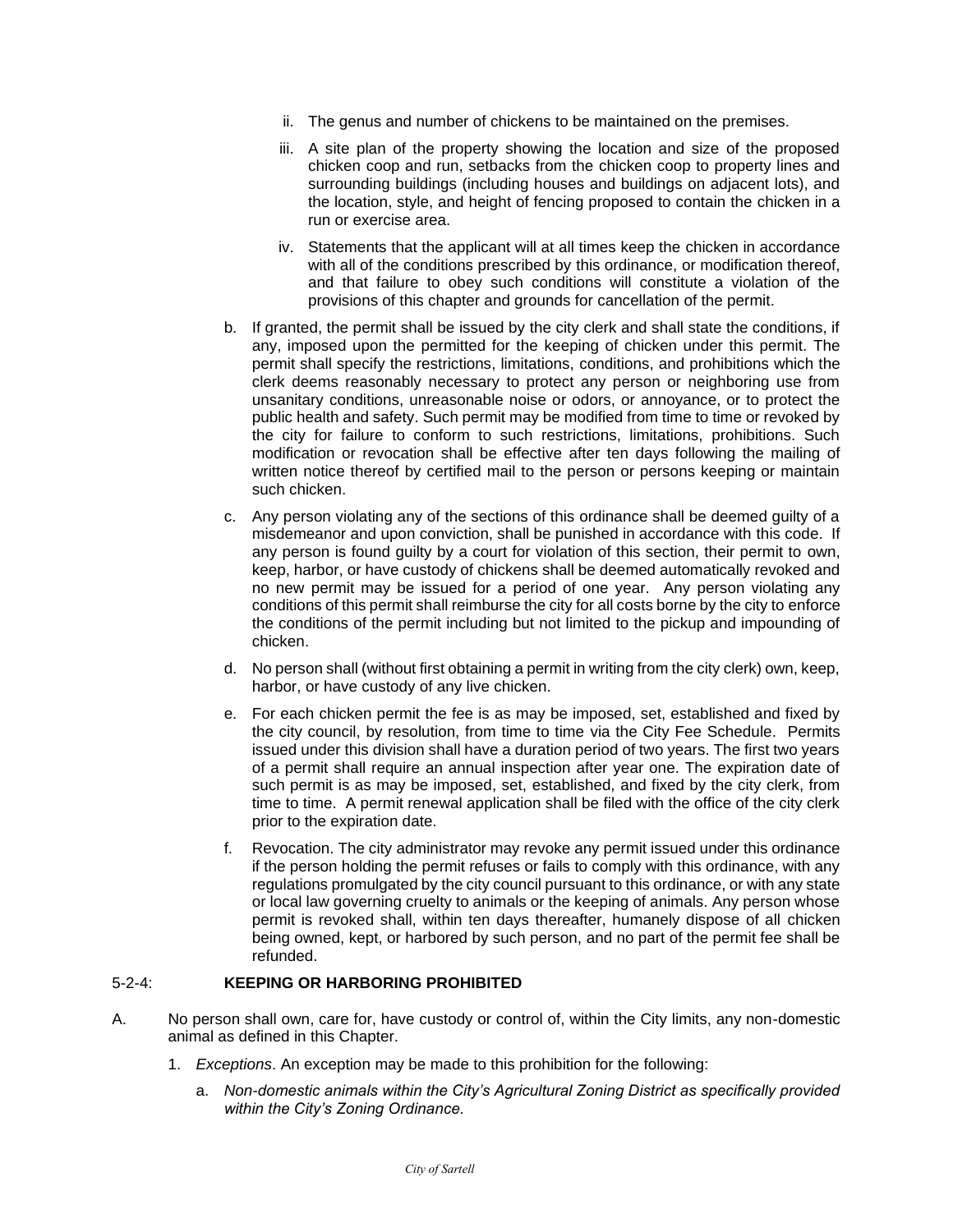B. *Restrictions on Food and Drink Establishments*. It is unlawful for the owner or operator of any establishment wherein the selling, handling, processing or preparation of food is done to permit any animal in such establishment except as allowed by Minnesota Statutes.

# 5-2-5: **ANIMALS AT LARGE**

- A. It will be unlawful for any person having or maintaining any animal to permit the animal to be at large or to be upon any premises other than as provided in the permit whether or not a permit for such animal has been issued as provided under the licensing and permit provisions of this Chapter or other ordinance of the City.
- B. It is unlawful for any owner to allow a domestic animal to be at large at any time.
- C. *Dog Parks*. Dogs are permitted to be unleashed in off leash dog park areas as designated by the City under the following conditions:
	- 1. The dog owner or owner's designee as allowed by Park rules must be present; and
	- 2. The dog must be under the voice control of the owner at all times; and
	- 3. Feces must be properly removed and disposed of; and
	- 4. A dog deemed a dangerous or potentially dangerous animal under this Chapter is not permitted to use off leash areas.
- D. Owners of animals found running at large are subject to a fine pursuant to the City's fee schedule.

# 5-2-6: **BARKING, NUISANCES, PROPERTY DAMAGE AND**

- A. *Barking*. No person will keep or harbor a dog which habitually barks or cries, howls or whines for a period of six (6) or more minutes out of a ten (10) consecutive minute period.
- B. *Nuisance Noise*. It is unlawful for any owner to maintain at any place within the City any animals which, by their habitual whining, barking, howling or other disagreeable noises, disturbs the people in the locality where kept.
- C. *Damage to Property by Animals Prohibited*. No person having the custody or control of a dog, cat or other animal will permit the animal to damage any lawn, garden or other property, public or private, or to defecate on private property, without the consent of the property owner.
- D. *Animal Waste.* No owner or custodian of any animal shall cause or allow such animal to soil, defile, or defecate on any public property or upon any street, sidewalk, public way, play area, common grounds owned jointly by members of a homeowner's or condominium association, or upon private property other than that of the owner, unless such owner immediately removes and disposes of all feces deposited by such animal in a sanitary manner.
	- 1. Any person owning, keeping, or harboring an animal to cause or permit said animal to be on any public or private property not owned or possessed by such person, without having in immediate possession of a device for the removal of feces and depository for the transmission of excrement to a proper receptacle.
	- 2. It is unlawful for any person in control of, causing or permitting any animal to be on any public or private property not owned or possessed by such person, to fail to remove feces left by such animal and dispose of it properly as described.
	- 3. Proper disposal of animal waste shall be limited to burial where lawfully permitted, flushing in the toilet, bagging for disposal in the owner or keeper's waste receptacle, and bagging for the disposal in a waste receptacle, designated for animal waste, in a public park or public area.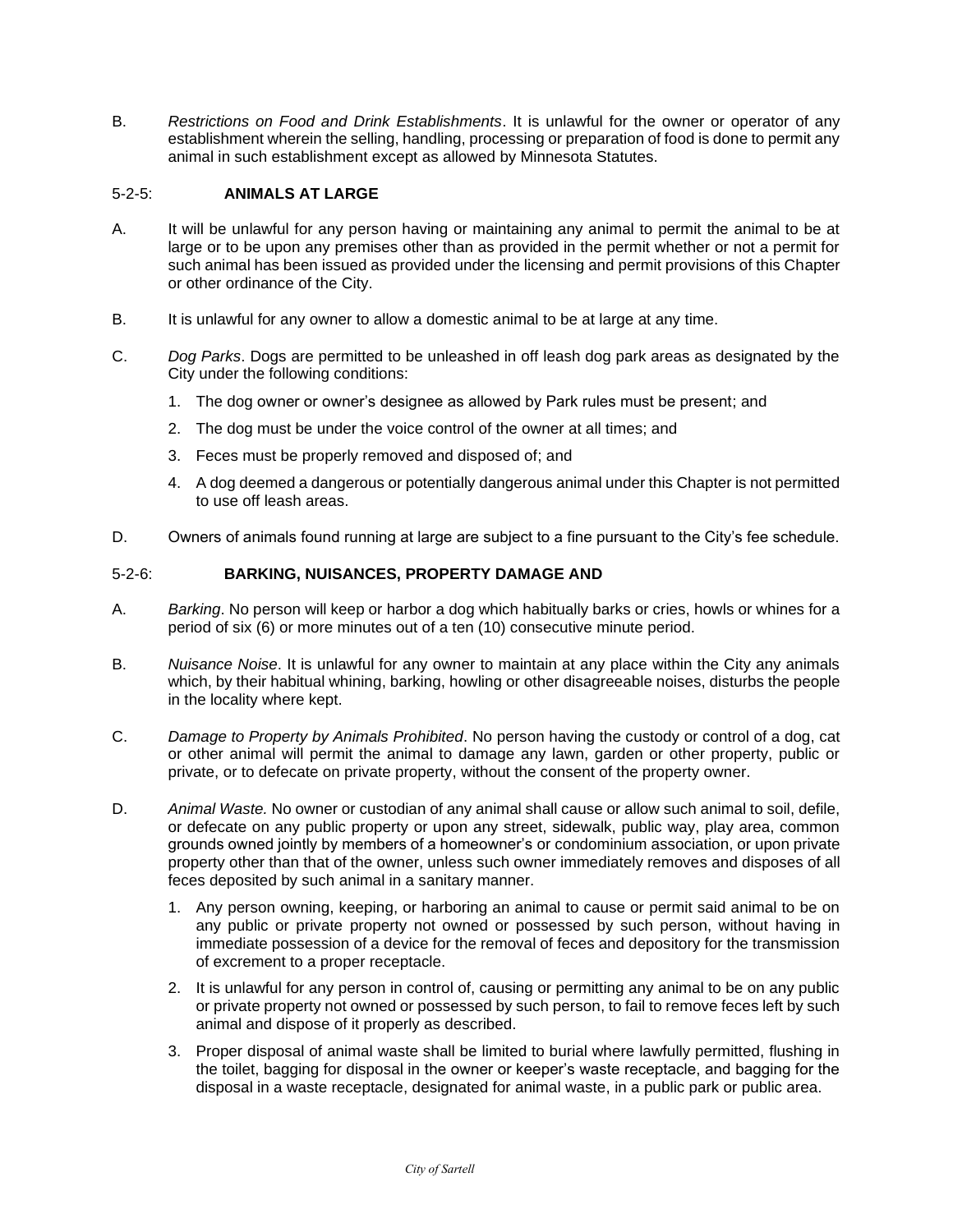- 4. Disposal of animal waste in storm drains is prohibited.
- 5. Disposal of animal waste in public compost is prohibited.
- 6. *Exception*. The provisions of this subdivision do not apply to a guide dog or service animal accompanying a blind person or to a dog when used in police or rescue activities by or with the permission of the City. This subdivision will not be construed by implication or otherwise to allow dogs to be where they are otherwise prohibited by the ordinances of the City.

# 5-2-7: **RABIES CONTROL**

- A. *Dogs and Cats Rabies Immunization Required*. All dogs and cats over the age of six (6) months harbored or maintained within the City shall be immunized against rabies by a licensed veterinarian. The vaccines used and their duration of immunity against rabies will be as recommended by the National Association of State Public Health Veterinarians (NASPHV) in their current Compendium of Animal Rabies Prevention and Control. A certificate from the veterinarian inoculating said dog or cat shall be presented to the Animal Control Officer by the animal's owner upon demand. Failure to provide evidence of rabies immunization upon request may subject the owner to a fine pursuant to the City's fee schedule.
- B. *Exposure*. Dogs, cats or other animals known to have been bitten by or exposed to a rabid animal must be euthanized or the animal's owner must adhere to procedures as described in the NAHSPV Compendium of Animal Rabies Prevention and Control. Notification of exposure shall be made immediately to the City. Costs associated with exposure are incurred at the animal owner's expense.
- C. *Disposition of Diseased Dogs, Cats or Other Animals*. If a dog, cat or other animal quarantined under Section 5-2-11 is found to be sick or diseased, the operator of the quarantine facility will immediately report in writing to the City on the condition of the dog or animal. The City may then take possession of the dog, cat or animal for the purpose of submitting it to determine if it is suffering from rabies. A diseased dog, cat or animal may be euthanized, if the City determines such action necessary for the protection of public health and safety, or as recommended by a licensed veterinarian.

# 5-2-8: **DANGEROUS AND POTENTIALLY DANGEROUS ANIMALS**

- A. *Designation as a Dangerous or Potentially Dangerous Animal*. The Animal Control Officer or their designee will designate any animal as a dangerous or potentially dangerous animal upon receiving evidence that such animal meets the definition set forth in this ordinance.
- B. *Exemption*. Animals may not be designated as dangerous or potentially dangerous if the threat, injury, or damage was sustained by a person who was:
	- 1. Committing, at the time, a willful trespass or other tort upon the premises occupied by the owner of the animal;
	- 2. Provoking, tormenting, abusing, or assaulting the animal or who can be shown to have repeatedly, in the past, provoked, tormented, abused, or assaulted the animal; or
	- 3. Committing or attempting to commit a crime.
- C. *Notification and Procedure*. When an animal is declared dangerous or potentially dangerous, the owner(s) of the dangerous or potentially dangerous animal shall be notified in writing that such animal is dangerous or potentially dangerous.
	- 1. *Notice of Right to Appeal*. This notice shall state the date, time, place, the animal bit, chased, attacked or threatened, and shall advise the owner that they have fourteen (14) days to appeal the determination by requesting a hearing with the Police Chief or designated assignee.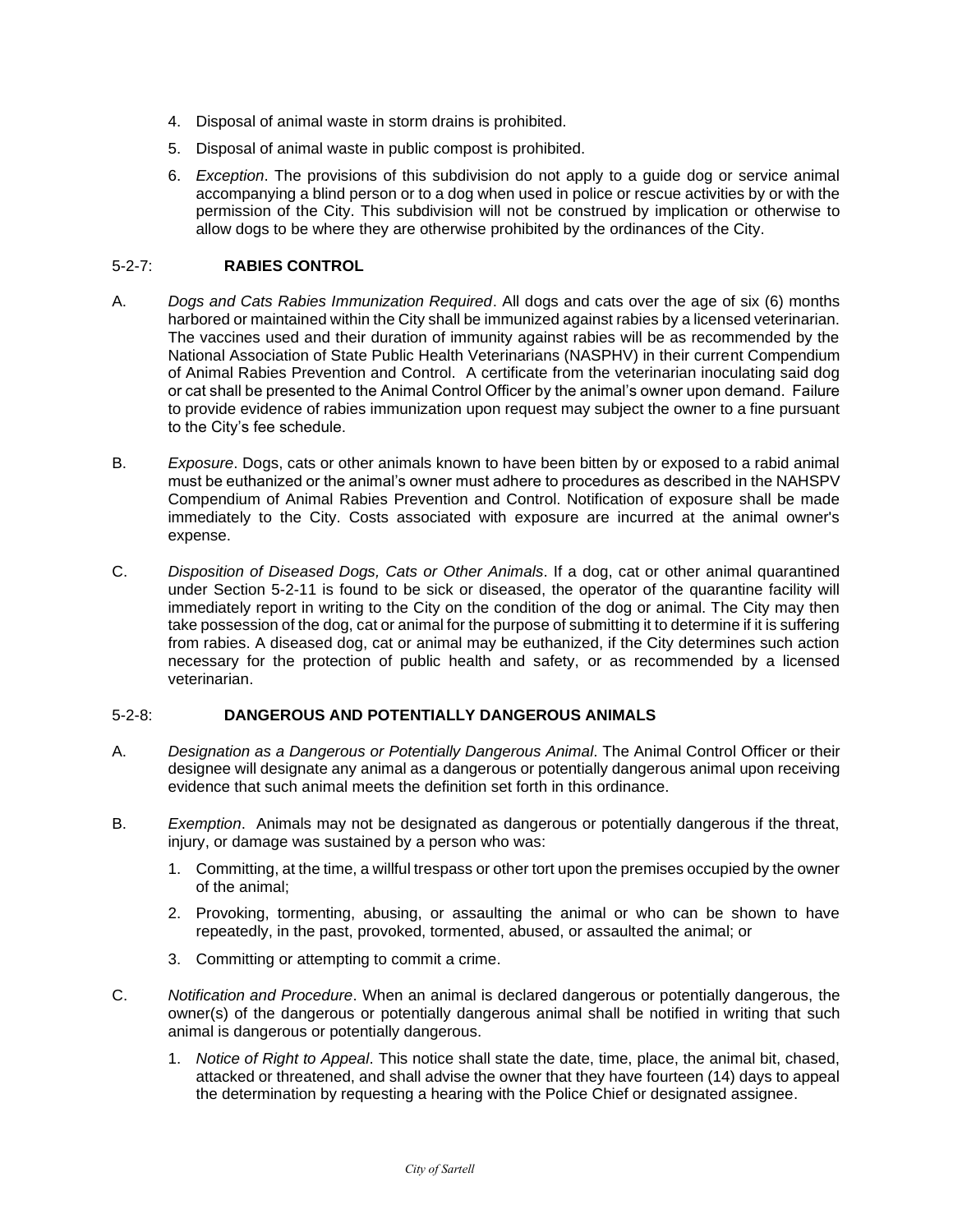- 2. The owner of the animal must immediately comply with the Proper Enclosure requirements as defined in this ordinance, even if appealing the designation.
- 3. Written notice of the designation may either be mailed by first class US mail or by personally delivering the notice to the owner of the animal declared as dangerous or potentially dangerous.
- D. *Noncompliance of Order*. If an owner of a dangerous or potentially dangerous animal fails to comply with any conditions for dangerous or potentially dangerous animals specified in this ordinance and fails to request a hearing within fourteen (14) days of the designation, the animal shall be seized.
	- 1. Notice shall be provided to the owner of the basis for the seizure and the right to request a hearing to determine whether the conditions were violated.
	- 2. A request for hearing must be made within fourteen (14) days of the seizure. If the owner fails to request a hearing within fourteen (14) days, or after a hearing, is found to have violated the conditions, the Animal Control Officer may order the animal destroyed in a proper and humane manner and the owner shall pay the costs of confining the animal. If the owner is found not to have violated the conditions, the owner may reclaim the animal.
- E. An owner of a dangerous or potentially dangerous animal must notify the Police Chief in writing within fourteen (14) days of any transfer to a new owner or location, or death of the animal. This notification shall include proof of death or the complete name, address and telephone number of the person to whom the dog has been transferred or the address where the dog has been relocated.
- F. *Review of Designation*. Beginning six months after an animal's dangerous or potentially dangerous designation, an owner may request in writing that the designation be reviewed by the Animal Control Officer or Police Chief. The owner must also provide evidence that the dog's behavior has changed and that no violation of this ordinance has occurred during that time period. The city may use discretion in determining whether any conditions which have been ordered are still required.

# 5-2-9: **POTENTIALLY DANGEROUS ANIMALS**

- *A. Animal Subject to Conditions*. An animal that has been determined to be potentially dangerous shall do the following:
	- 1. The animal shall be required to be restrained by leash not to exceed six (6) feet in length, and/or muzzled, and under the control of a person eighteen (18) years of age or older at all times it is outdoors and not inside a proper enclosure; and
	- 2. *Spay/neuter*. If the animal is a dog or cat, the owner shall provide proof of spay or neuter; and
	- 3. *Obedience Class*. The owner of a dog shall be required to complete an approved dog obedience class; and
	- 4. *Microchip Identification Required*. The owner of a potentially dangerous animal shall have a microchip installed or injected on the animal, to the extent that the species of the animal allows placement of the chip. The microchip will be installed in or injected under the skin of the animal by a licensed veterinarian and will be designed so that, when scanned by an electronic reader, it is capable of providing the identification of the animal's owner. The identification number and microchip manufacturer shall be provided to the Animal Control Officer. The owner shall maintain current address information with the manufacturer. All costs related to the installation and maintenance of the chip are the responsibility of the owner. If the animal is impounded, the microchip will be installed or injected prior to its release; and
	- 5. *Annual Registration Fee.* The owner of a potentially dangerous animal is required to complete an annual registration form and pay annual registration fee as set by the City Council. If the animal is impounded the fee will be paid prior to the animal's release.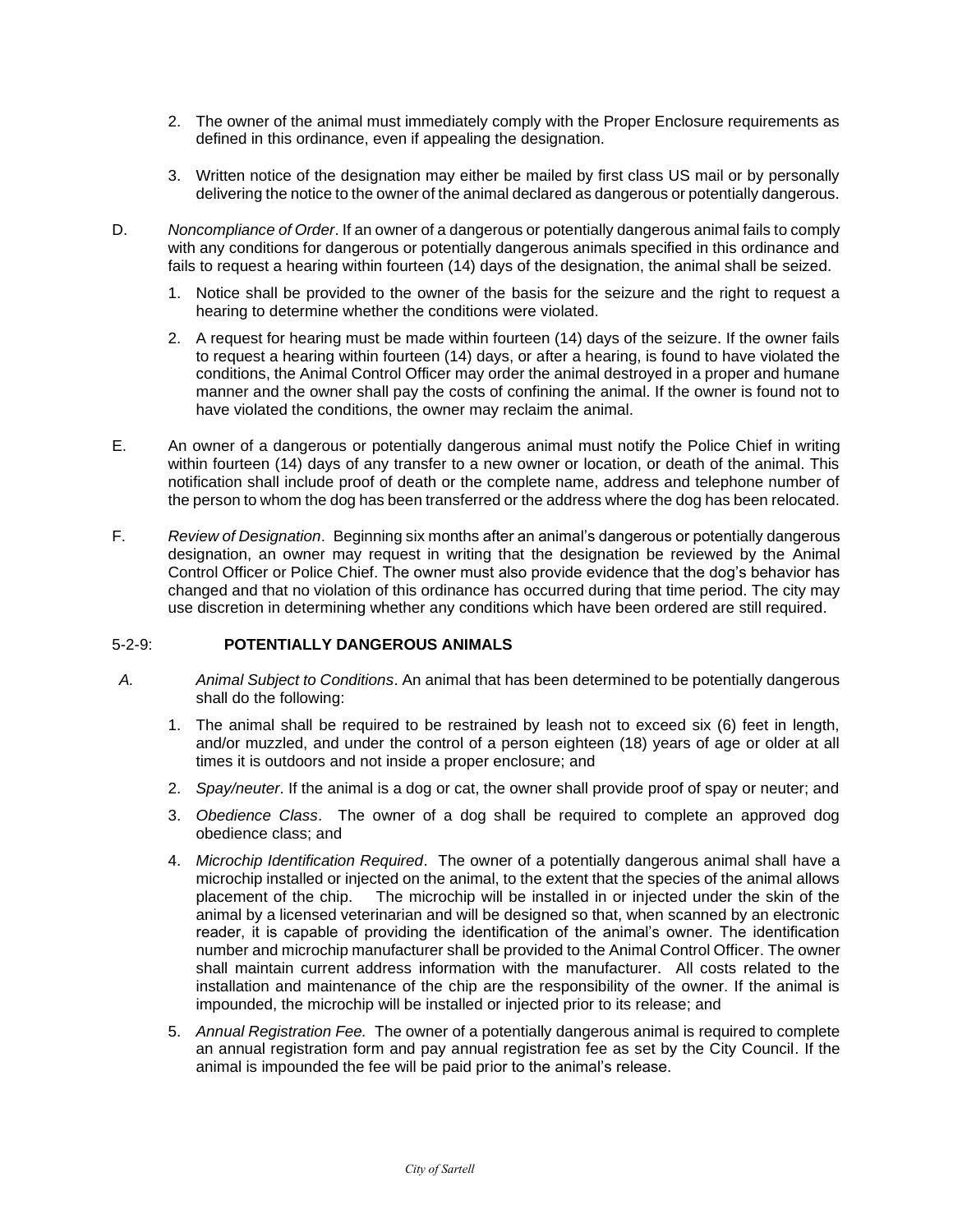*B. Appeal*. Appeal of the animal control officer's dangerous animal designation will be a hearing before the Police Chief or designated assignee not more than fourteen (14) days after receipt of the appeal request. At the time of the hearing, the animal owner may appear and present any evidence which the animal owner may deem material to the investigation. The Police Chief or designated assignee will make findings of fact as to whether a violation of the provisions of this Section has been committed. The Police Chief or designated assignee will affirm or reject the dangerous animal designation or may impose other sanctions as warranted. The decision shall be issued within 10 days of the hearing. If the declaration is upheld, the actual expenses of the hearing up to a maximum of \$75 will be the responsibility of the animal's owner.

# 5-2-10: **DANGEROUS ANIMALS**

- A. *Disposition of Dangerous Animals*. The Community Service Officer or Police Officer, after designation of an animal as dangerous has the authority to determine the disposition of the dangerous animal.
	- 1. The dangerous animal will be euthanized; or
	- 2. The dangerous animal will be subject to the following conditions:
		- a. *Housed in a Proper Enclosure*. Proper enclosure means securely confined indoors or in a securely locked pen or structure suitable to prevent the animal from escaping and to provide protection for the animal from the elements. A proper enclosure does not include a porch, patio, or any part of a house, garage, or other structure that would allow the animal to exit of its own volition, or any house or structure in which windows are open or in which door or window screens are the only barriers which prevent the animal from exiting. Such enclosure will not allow the egress of the animal in any manner without human assistance. A pen or kennel for a dog designated as dangerous will meet the following minimum specifications:
			- i. Have a minimum overall floor size of thirty-two square feet.
			- ii. Sidewalls will have a minimum height of five feet and be constructed of 11-gauge or heavier wire. Openings in the wire will not exceed two inches, support posts will be one-and-one quarter-inch or larger steel pipe buried in the ground eighteen inches or more. When a concrete floor is not provided, the sidewalls will be buried a minimum of eighteen inches in the ground.
			- iii. A cover over the entire pen or kennel will be provided. The cover will be constructed of the same gauge wire or heavier as the sidewalls and will also have no openings greater than two inches.
			- iv. An entrance/exit gate will be provided and be constructed of the same material as the sidewalls and will also have no openings in the wire greater than two inches. The gate will be equipped with a device capable of being locked and will be locked at all times when the animal is in the pen or kennel; and
		- b. *Insurance*. The owner provides and shows proof annually of public liability insurance paid in full in the minimum amount of \$500,000. If the animal is impounded, proof of insurance must be demonstrated prior to the animal's release; and
		- c. *Posting*. Post the front and rear of the premises with clearly visible warning signs including a warning symbol to inform children, that there is a dangerous animal on the property as specified in Minnesota Statute 347:51; and
		- d. *Muzzle*. If the animal is a dog and is outside the proper enclosure, the dog must be muzzled and restrained by a substantial chain or leash not to exceed 6 feet in length and be under the physical restraint of a person eighteen years of age or older. The muzzle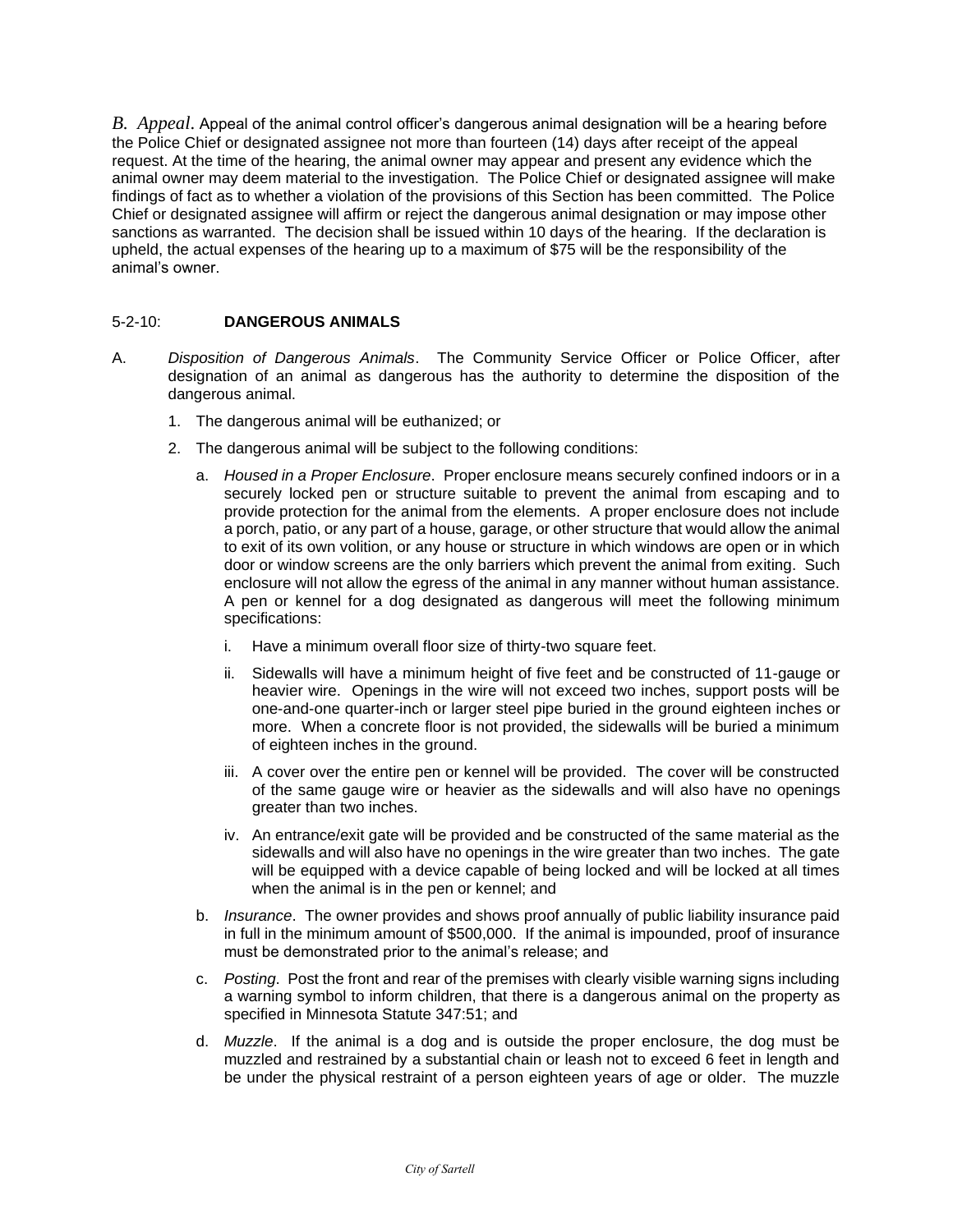must be of such design as to prevent the dog from biting any person or animal, but will not cause injury to the dog or interfere with its vision or respiration; and

- e. *Microchip Identification Required*. The owner of a dangerous animal is required to have a microchip installed or injected on the animal, to the extent that the species of the animal allows placement of the chip. The microchip will be installed in or injected under the skin of the animal by a licensed veterinarian and will be designed so that, when scanned by an electronic reader, it is capable of providing the identification of the animal's owner. The identification number and microchip manufacturer shall be provided to the Animal Control Officer. The owner shall maintain current address information with the manufacturer. All costs related to the installation and maintenance of the chip are the responsibility of the owner. If the animal is impounded, the microchip will be installed or injected prior to its release; and
- f. *Annual Registration Fee.* The owner of a dangerous animal is required to complete an annual registration form and pay annual registration fee as set by the City Council. If the animal is impounded the fee will be paid prior to the animal's release; and
- g. *Spay/neuter*. If the animal is a dog or cat, the owner shall provide proof of spay or neuter; and
- h. *Tag*. A dangerous dog registered under this Section must have a standardized, easily identifiable tag identifying the dog as dangerous and containing the uniform dangerous dog symbol, affixed to the dog's collar at all times; and
- i. *Obedience Class*. The owner of a dog shall be required to complete an approved dog obedience class.

*B. Appeal*. Appeal of the animal control officer's dangerous animal designation will be a hearing before the Police Chief or designated assignee not more than fourteen (14) days after receipt of the appeal request. At the time of the hearing, the animal owner may appear and present any evidence which the animal owner may deem material to the investigation. The Police Chief or designated assignee will make findings of fact as to whether a violation of the provisions of this Section has been committed. The Police Chief or designated assignee will affirm or reject the dangerous animal designation or may impose other sanctions as warranted. The decision shall be issued within 10 days of the hearing. If the declaration is upheld, the actual expenses of the hearing up to a maximum of \$75 will be the responsibility of the animal's owner.

# 5-2-11: **ANIMAL BITING; QUARANTINE**

- *A. Animal Biting*. Whenever any animal capable of transmitting the rabies virus has bitten any person or domestic animal, the owner or custodian of the biting animal, upon being notified by the Animal Control Officer, will immediately cause the animal to be quarantined at the Animal Shelter, or by a veterinarian licensed to practice in the State of Minnesota and approved by the City, for a period of ten (10) days after the bite incident. The Animal Control Officer may allow the owner to quarantine the animal if proof of current rabies vaccination is provided. All expenses related to any quarantine will be the responsibility of the animal owner.
- B. *Release from Quarantine*. At the end of ten (10) days, a licensed veterinarian shall examine the animal to ascertain whether symptoms of rabies exist. If the veterinarian diagnoses the animal to be free of the signs of rabies, the animal shall be released from quarantine.
	- 1. If a quarantined animal sickens or dies, it shall be sent to the Minnesota Department of Health for rabies testing. The owner of the animal is responsible for the cost of quarantine, veterinary fees and testing.
- C. *Noncompliance of Order.* If an owner fails to comply with any portion of the quarantine the animal shall be seized and impounded for the remainder of the quarantine period. The animal may be reclaimed by the owner as set forth in this Chapter.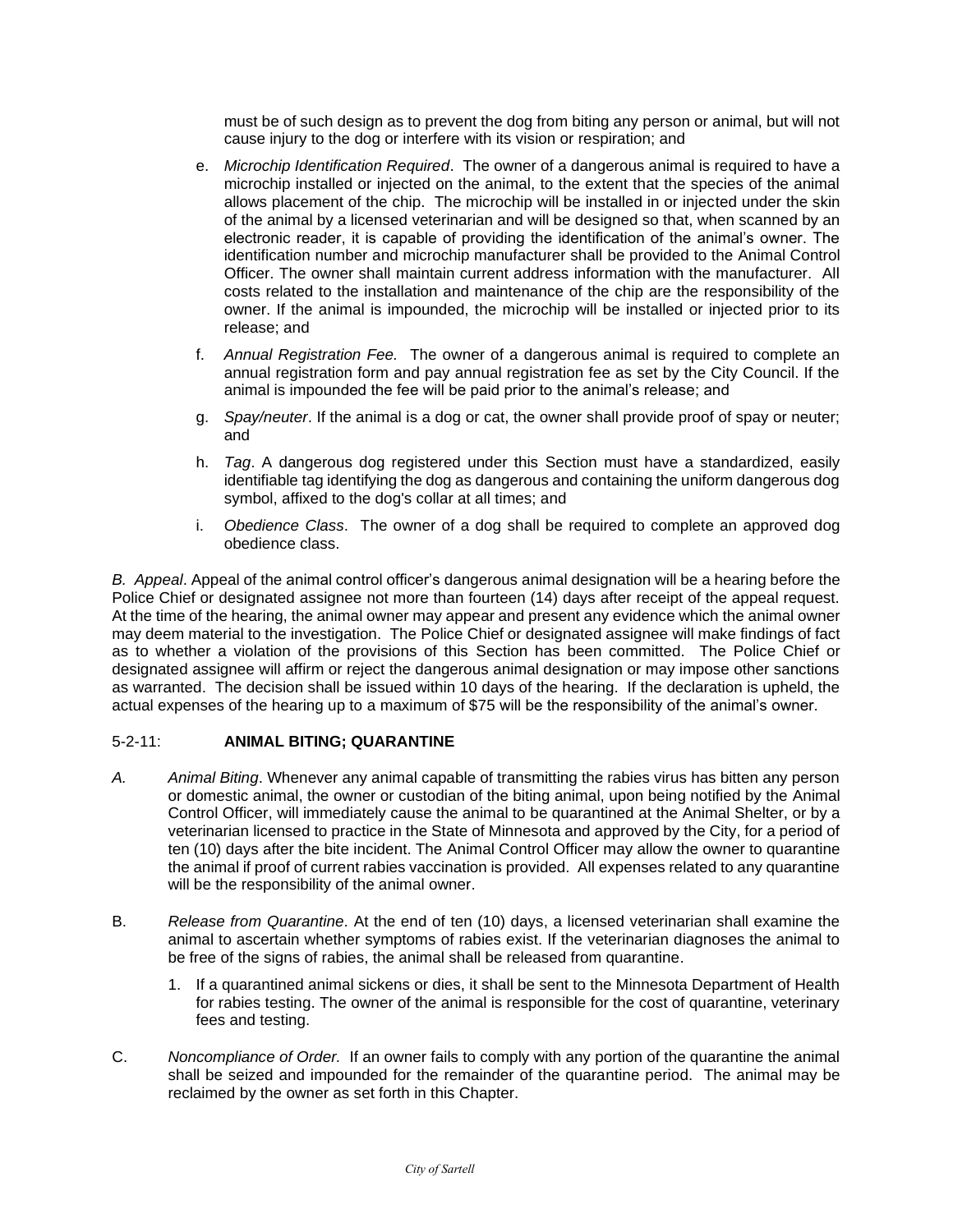# 5-2-12: **ANIMALS SUBJECT TO IMPOUNDMENT**

- *A. Dogs.* The Animal Control Officer or any duly authorized assistant may impound any dog found in the City without the currently effective rabies vaccination provided for in this ordinance; or any dog found at large at any time within the City.
- *B. Cats*. It will be lawful for the Animal Control Officer or any duly authorized assistant to take up and impound any cat found in the City without a currently effective rabies vaccination as provided for in this ordinance; or any cat found at large at any time within the City.
- *C. Other Animals*. Any animal considered at large is subject to impoundment.

# 5-2-13: **REDEMPTION**

Animals may be redeemed from the Animal Shelter by the owner any time, during office hours, within five (5) business days after seizure and impounding, upon a statement of ownership, and payment of the impounding fee, including the cost of caring for the animal during the impound period. The animal will be released to the owner, unless it is being held for rabies observation or for potentially dangerous or dangerous dog designation.

# 5-2-14: **DISPOSITION OF UNREDEEMED ANIMALS**

Any animal that is not redeemed by the owner becomes the property of the City. Suitable animals may be placed for adoption.

# 5-2-15: **INTERFERENCE WITH OFFICERS**

It unlawful for any unauthorized person to break open the Animal Shelter, or to attempt to do so, or to take or let out any animal, or to take, or attempt to take, from any Animal Control Officer any animal taken by them in compliance with this ordinance, or in any manner to interfere with or hinder such Animal Control Officer in the discharge of their duties under this ordinance.

# 5-2-16: **SERVICE ANIMALS**

Nothing in this ordinance shall be construed to limit:

- a. the right of a person with disabilities to access places of public accommodation while accompanied by a service animal as provided in Minnesota Statutes; or
- b. the lawful use of a service animal by a licensed peace officer.

# 5-2-17: **COMMERCIAL KENNELS**

No person will maintain a kennel within the City except in a location permitted by the zoning and subdivision code as a commercial kennel.

# 5-2-18: **VIOLATIONS AND PENALTIES**

A person violating this Chapter will be subject to an administrative penalty in accordance with the administrative fine schedule and/or subject to criminal prosecution.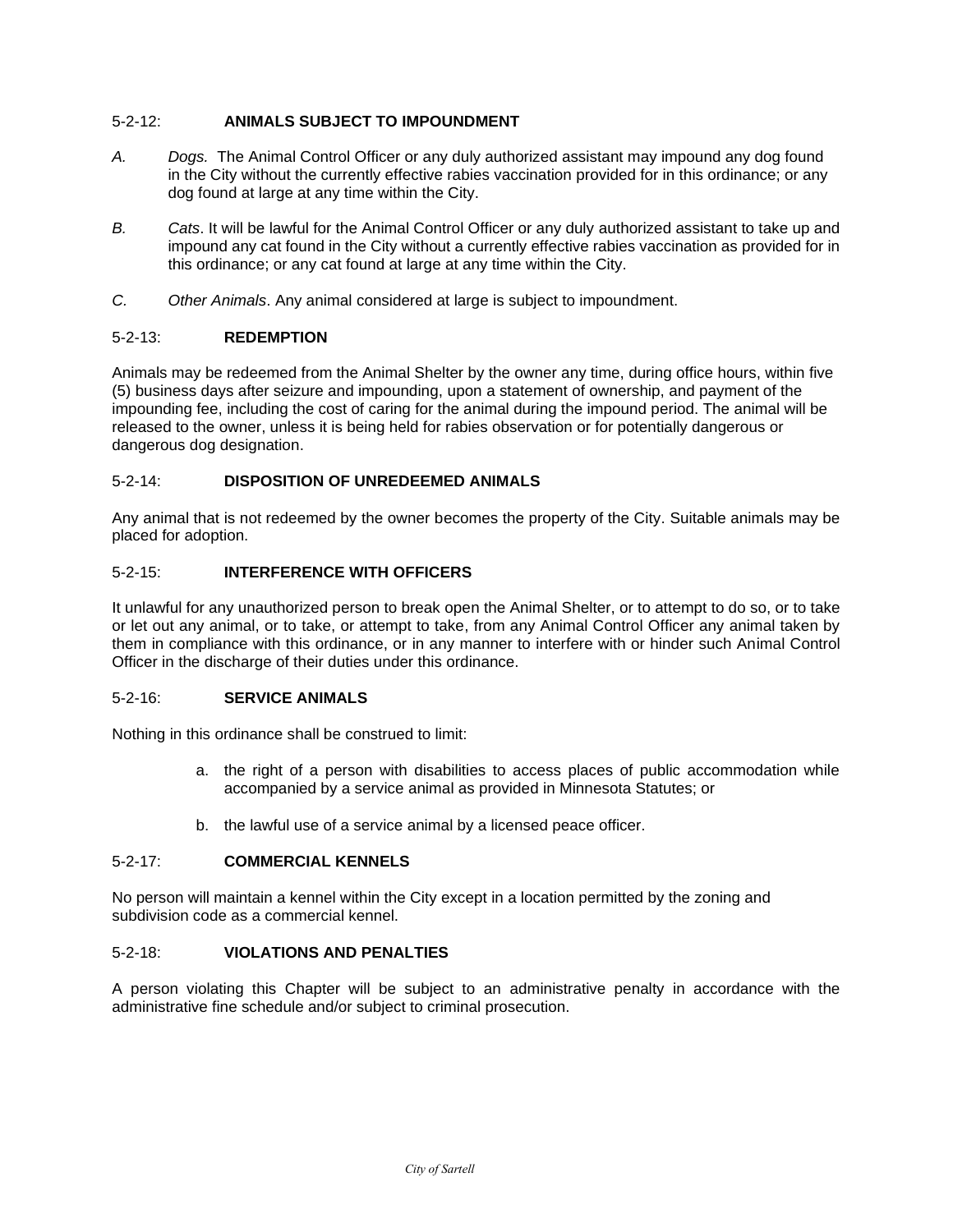*City of Sartell*

CHAPTER 3 **RESERVED**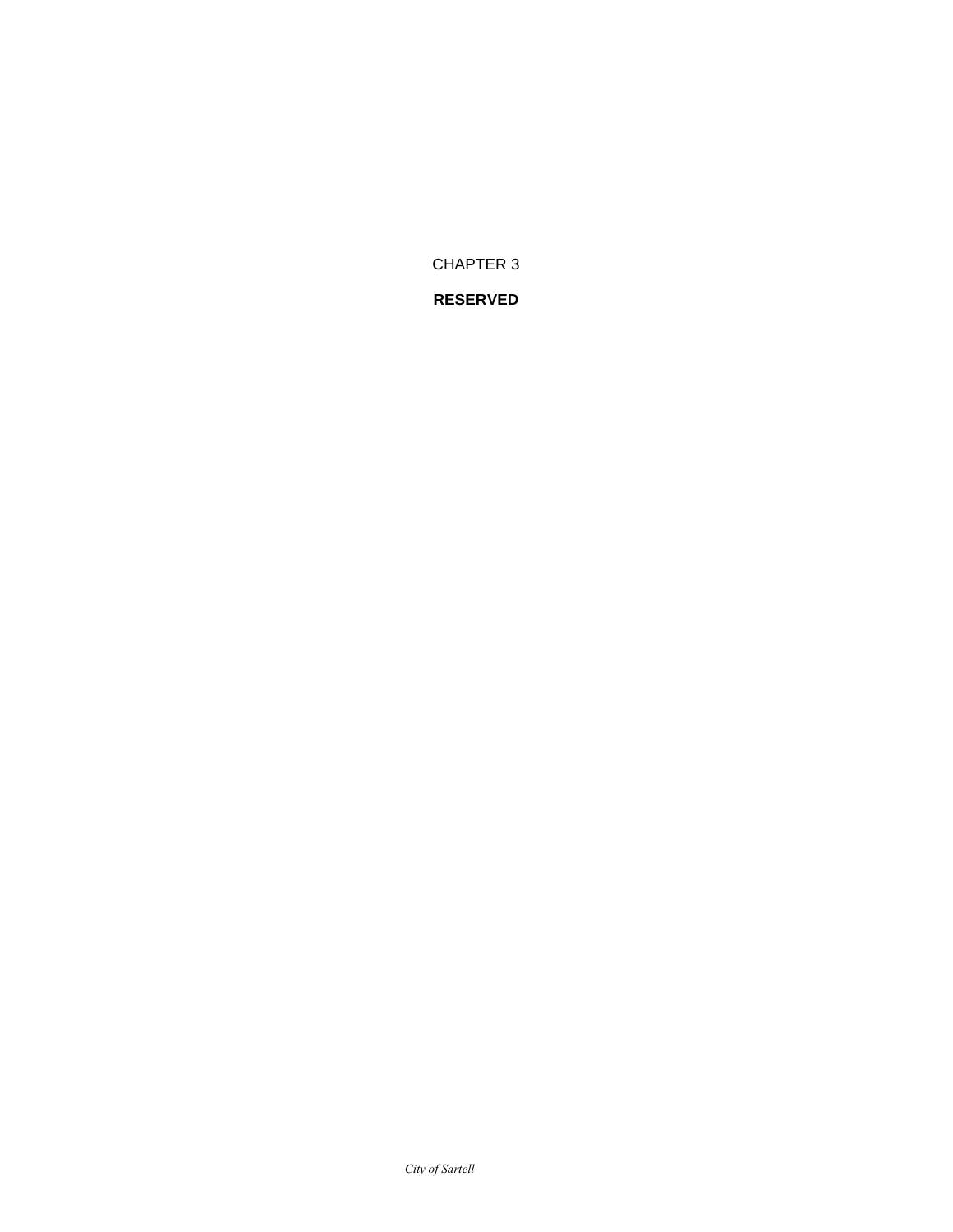# **GENERAL OFFENSES**

# SECTION:

- 5-4-1: Minnesota Criminal Code Adopted By Reference<br>5-4-2: Dangerous Weapons
- Dangerous Weapons
- 5-4-3: Reserved
- 5-4-4: Obscene Phone Calls And Bomb Threats
- 5-4-5: Obscene Materials
- 5-4-6: Moral And Decency-Related Nuisances
- 5-4-7: Penalty

5-4-1: **MINNESOTA CRIMINAL CODE ADOPTED BY REFERENCE**: Except as insofar as the application thereof is clearly impractical or inappropriate, in view of the context of purposes or penalty as provided, all of the definitions, requirements, regulations, prohibitions, provisions and sections of the Minnesota Criminal Code (M.S.A. 609.01 et seq.), as amended, are hereby adopted by the City. Any and all violations thereof shall be considered violations of this Chapter, and each such violation shall subject the violator thereof to penalty provisions under this Chapter if proceeded hereunder. (1997 Code)

# 5-4-2: **DANGEROUS WEAPONS:**

- A. Use Restrictions: No person except a police officer in the performance of duty shall, within the City, discharge any gun, pistol or firearm of any description or carry any such weapon unless it is dismounted or broken apart or carried in a case in such a manner that it cannot be discharged. This Section does not prevent the carrying of a handgun within the City under a permit subject to the restrictions imposed by law.
- B. Air Rifles, Sling Shots, Bows And Arrows: No person shall use or discharge any air rifle, sling shot or bow and arrow within the City.
- C. Offense By Parents, Guardians: It is unlawful for any parent or guardian of any person under the age of eighteen (18) years knowingly to permit such person to violate any provision of this Section. (1981 Code § 803.01)

# 5-4-3: **RESERVED**

5-4-4: **OBSCENE PHONE CALLS AND BOMB THREATS**: No person, by means of a telephone, shall:

- A. Make any comment, request, suggestion or proposal which is obscene, lewd, lascivious, filthy or indecent; or
- B. Make a telephone call, whether or not conversation ensues, without disclosing the caller's identity and with intent to annoy, abuse, threaten or harass any person at the called number; or
- C. Make or cause the telephone of another repeatedly or continuously to ring with the intent to harass any person at the called number; or
- D. Make or cause to be made a telephone call with the intent as a hoax to threaten to bomb or threaten that a bomb has been placed in any building or in any location other than a building where said bomb, if it were so placed, might cause injury or death to a person or damage to property; or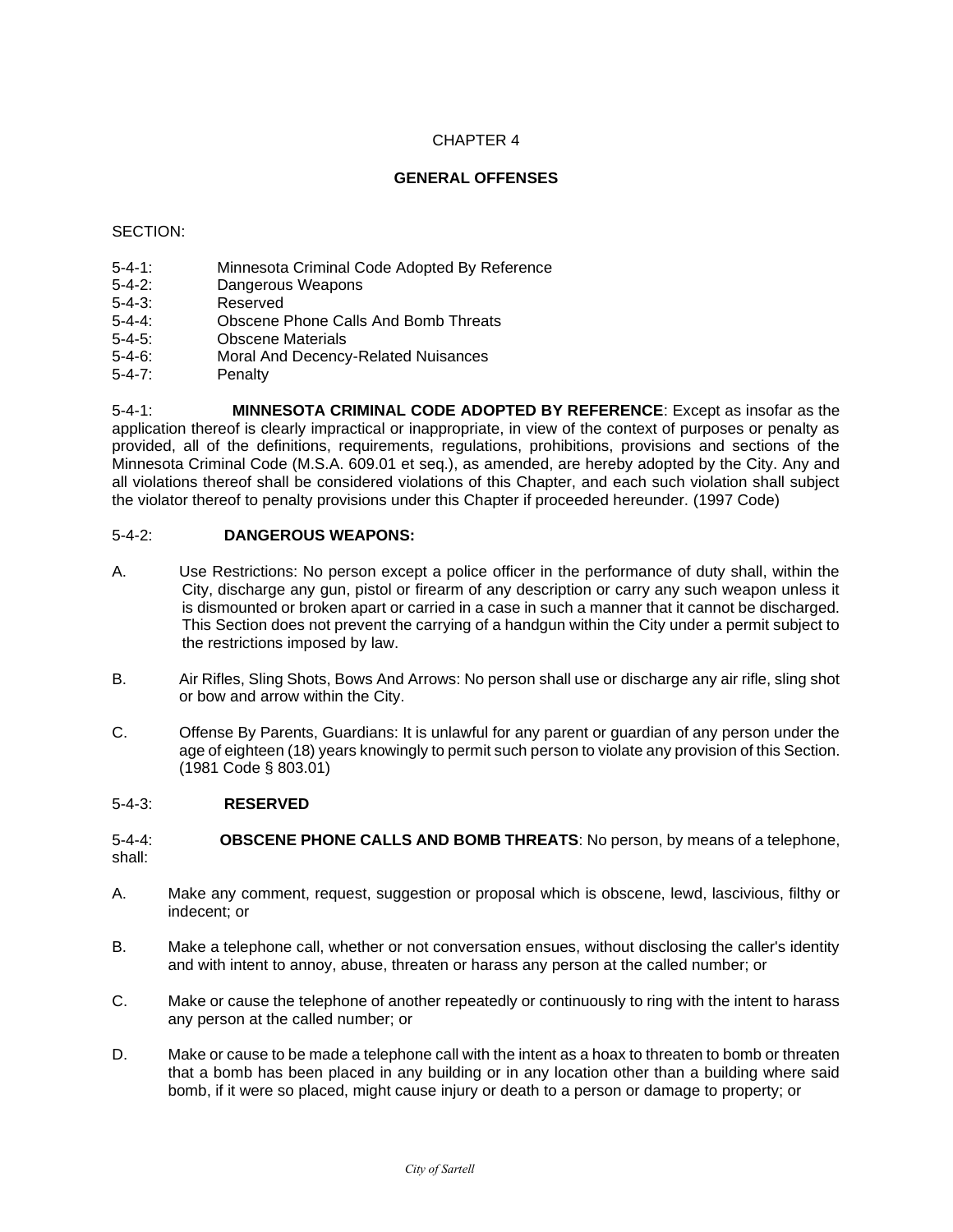E. Knowingly permits any telephone under his/her control to be used for any purposes prohibited by this Section or causes any person to be fearful for his/her life or properly or the life of any member of said household to be in jeopardy. (1981 Code § 803.09)

# 5-4-5: **OBSCENE MATERIALS**:

A. Definitions: As used in this Section, the terms defined herein shall have the following meanings ascribed to them:

| <b>DESCRIPTION</b><br>OR DEPICTION<br>OF ELICIT SEX              | A. Human genitals in a state of sexual<br>stimulation or arousal;                                                                                                          |
|------------------------------------------------------------------|----------------------------------------------------------------------------------------------------------------------------------------------------------------------------|
| OR.<br><b>IMMORALITY:</b>                                        | В.<br>masturbation,<br>Acts of human<br>sexual<br>intercourse or sodomy;                                                                                                   |
|                                                                  | C. Fondling or other erotic touching of human<br>genitals, pubic region, buttock or female breast.                                                                         |
| <b>KNOWINGLY:</b>                                                | knowledge of the character of the<br>Having<br>publication or failure unnoticed or exercised<br>reasonable inspection which would disclose the<br>character of the same.   |
| NUDE OR<br><b>PARTIALLY</b><br><b>DENUDED</b><br><b>FIGURES:</b> | A. Less than completely and opaquely covered<br>genitals, pubic areas, buttock and<br>human<br>female breast below a point immediately above<br>the top of the areola; and |
|                                                                  | B. Human male genitals in a discernible turgid state,                                                                                                                      |

even if completely and opaquely covered.

B. Public Display To Minors Prohibited: It shall be unlawful to knowingly display to view at newsstands or any other business establishments frequented by minors under the age of eighteen (18) years or where said minors are or may be invited as a part of the general public, any motion picture, or any still picture, or any photograph or any book, pocketbook, pamphlet or magazine the cover of which exploits, is devoted to or is principally made up of descriptions or depictions of elicit sex or sexual immorality or which is lewd, lascivious or indecent, or which consists of pictures of nude or partially denuded figures posed or presented in a manner to provoke or arouse lust or passion or to exploit sex, lust or perversion for commercial gain or any article or instrument of indecent or immoral use. (Ord. 81-1, 4-13-1981)

5-4-6: **MORAL AND DECENCY-RELATED NUISANCES:** The following are hereby declared to be nuisances affecting public morals and decency:

- A. Gambling Devices: All gambling devices, slot machines and punchboards, except as permitted by Title 3, Chapter 5 of this Code.
- B. Betting; Bookmaking: Betting, bookmaking and all apparatus used in such occupations.
- C. Houses Of Prostitution, Gambling: All houses kept for the purpose of prostitution or promiscuous sexual behavior, gambling houses, houses of ill fame and bawdy houses.
- D. Illegal Use Of Alcohol: All places where intoxicating liquor is manufactured or disposed of in violation of law or where, in violation of law, persons are permitted to resort for the purpose of drinking intoxicating liquor or where intoxicating liquor is kept for sale or other disposition in violation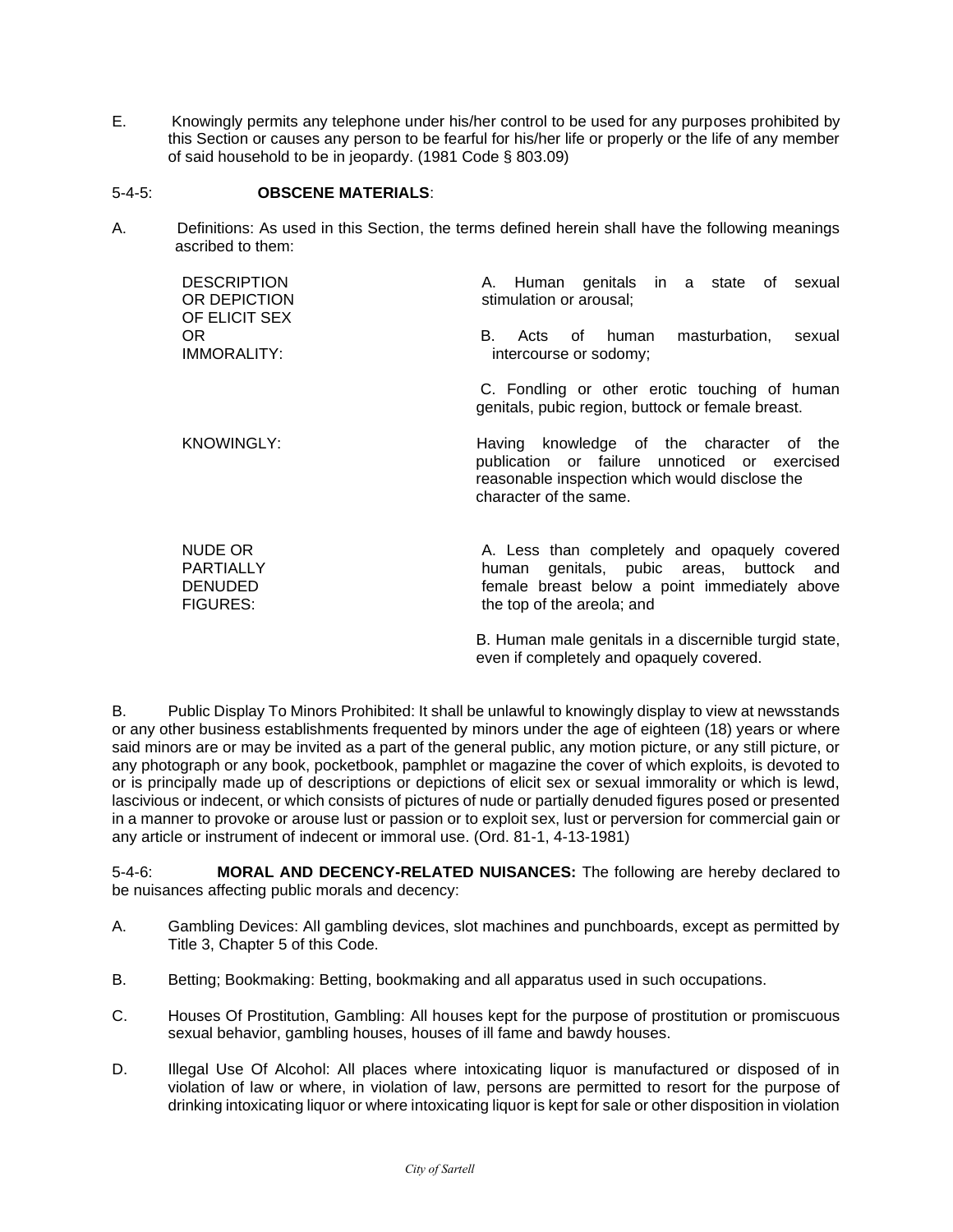of the law, and all liquor and other property used for maintaining such a place.

- E. Vehicle Used For Illegal Purposes: Any vehicle used for the transportation of intoxicating liquor, for promiscuous sexual behavior or any other immoral or illegal purpose. (1981 Code § 801.03)
- F. No person shall urinate or defecate within the City of Sartell while outside of a building or structure if the person is:
	- 1. On, or in a public street, alley, sidewalk, boulevard, or parking lot;
	- 2. In a private parking lot open to use by general members of the public;
	- 3. On private property of another without the permission of the owner;
	- 4. On the private property and the prohibited act is performed in a location which would allow it to be observed by others from off the property. (ord. 03-07, 05-27-03)

5-4-7: **PENALTY**: Any person violating any-of the provisions of this Chapter shall be guilty of a misdemeanor and, upon conviction thereof, shall be subject to penalty as provided in Section 1-4-1 of this Code. (1981 Code § 803.01; 1997 Code)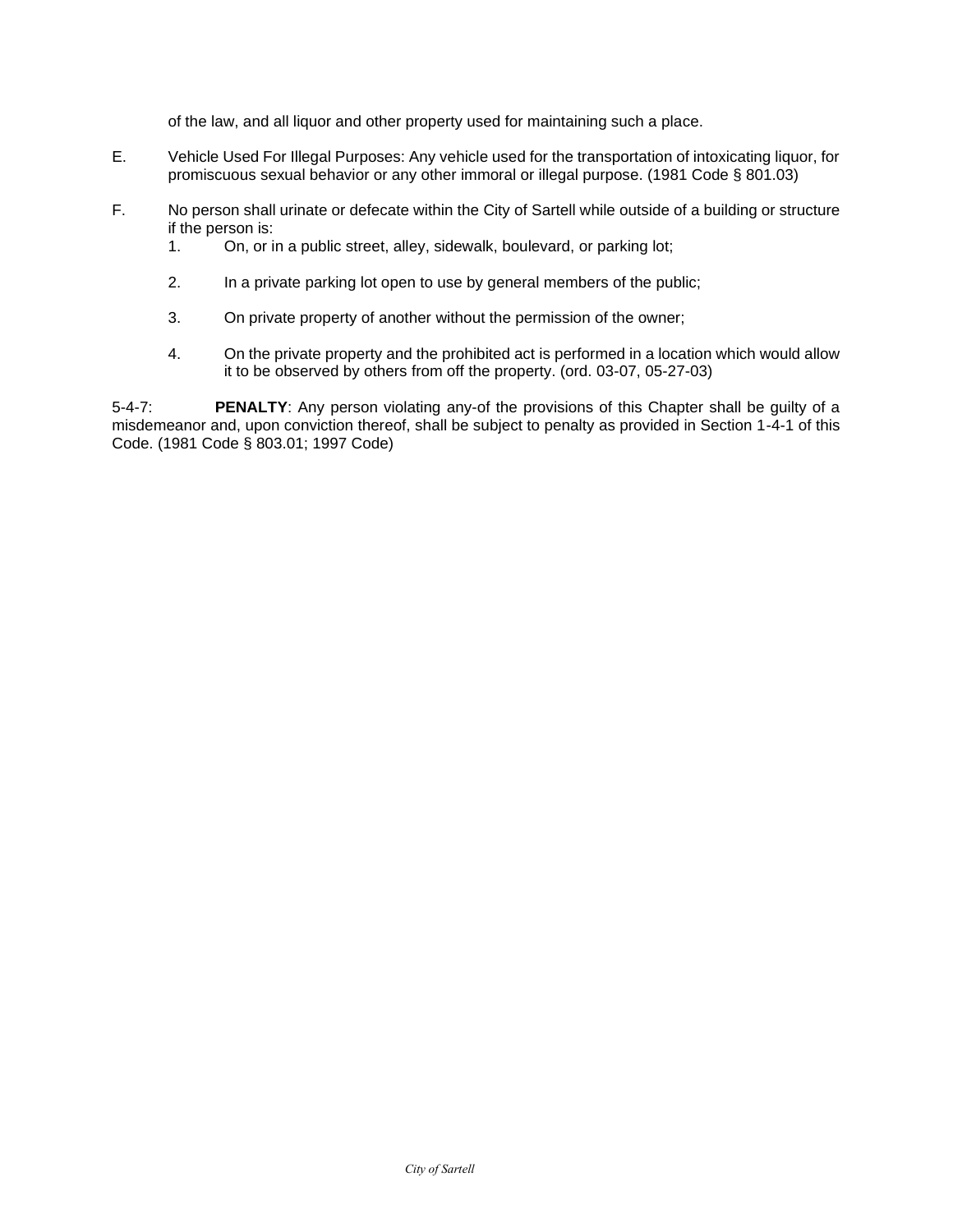# **CURFEW**

#### SECTION:

- 5-5-1: Curfew Imposed
- 5-5-2: Exceptions
- Parent/Guardian Responsibility
- 5-5-4: Penalty

5-5-1: **CURFEW IMPOSED:** No person under the age of eighteen (18) years except, as provided in Section 5-5-2 of this Chapter, shall be on any public street or alley or in any park or other public grounds or building, place of amusement, entertainment or refreshment, vacant lot or any other unsupervised place between the hours of eleven o'clock (11:00) P.M. and five o'clock (5:00) A.M. of the following day. (Ord. 93- 7, 9-27-1993, eff. 10-12-1993)

- 5-5-2: **EXCEPTIONS:** The restrictions of Section 5-5-1 of this Chapter do not apply when the minor:
- A. Is accompanied by the minor's parent, guardian or other person having the minor's lawful care, custody or control;
- B. Is returning home by a direct route from and within thirty (30) minutes after a school activity or an activity of a religious or other voluntary association when prior notice of the activity and its place and probable time of termination has been given to the Police Department by an adult person authorized by the school or the religious or voluntary association to do so;
- C. Is on his/her way to or from his/her place of employment; or
- D. Is upon an emergency errand or other legitimate activity directed by the minor's parent, guardian or other adult having the lawful custody of the minor. (Ord. 93-7, 9-27-1993, eff. 10-12-1993)

5-5-3: **PARENT/GUARDIAN RESPONSIBILITY**: No parent, guardian or other adult having custody and control of a minor under eighteen (18) years of age shall knowingly permit the minor to violate the provisions of Section 5-5-1 of this Chapter. (Ord. 93-7, 9-27-1993, eft. 10-12-1993)

5-5-4: **PENALTY:** Any person under the age of eighteen (18) on the street or other place in violation of Section 5-5-1 of this Chapter shall be ordered to go home immediately. After investigation, if responsible City authorities determine that court action should be initiated, the minor shall be dealt with in accordance with juvenile court law and procedure. Any such minor who is convicted of a violation of this Chapter after the case has been referred for prosecution in the trial court under Minnesota Statutes chapter 260, and any person who is convicted of a violation of any provision in Section 5-5-3 is guilty of a petty misdemeanor and shall be punished by a fine of not to exceed two hundred dollars (\$200.00). (Ord. 93-7, 9-27-1993, eff. 10- 12-1993)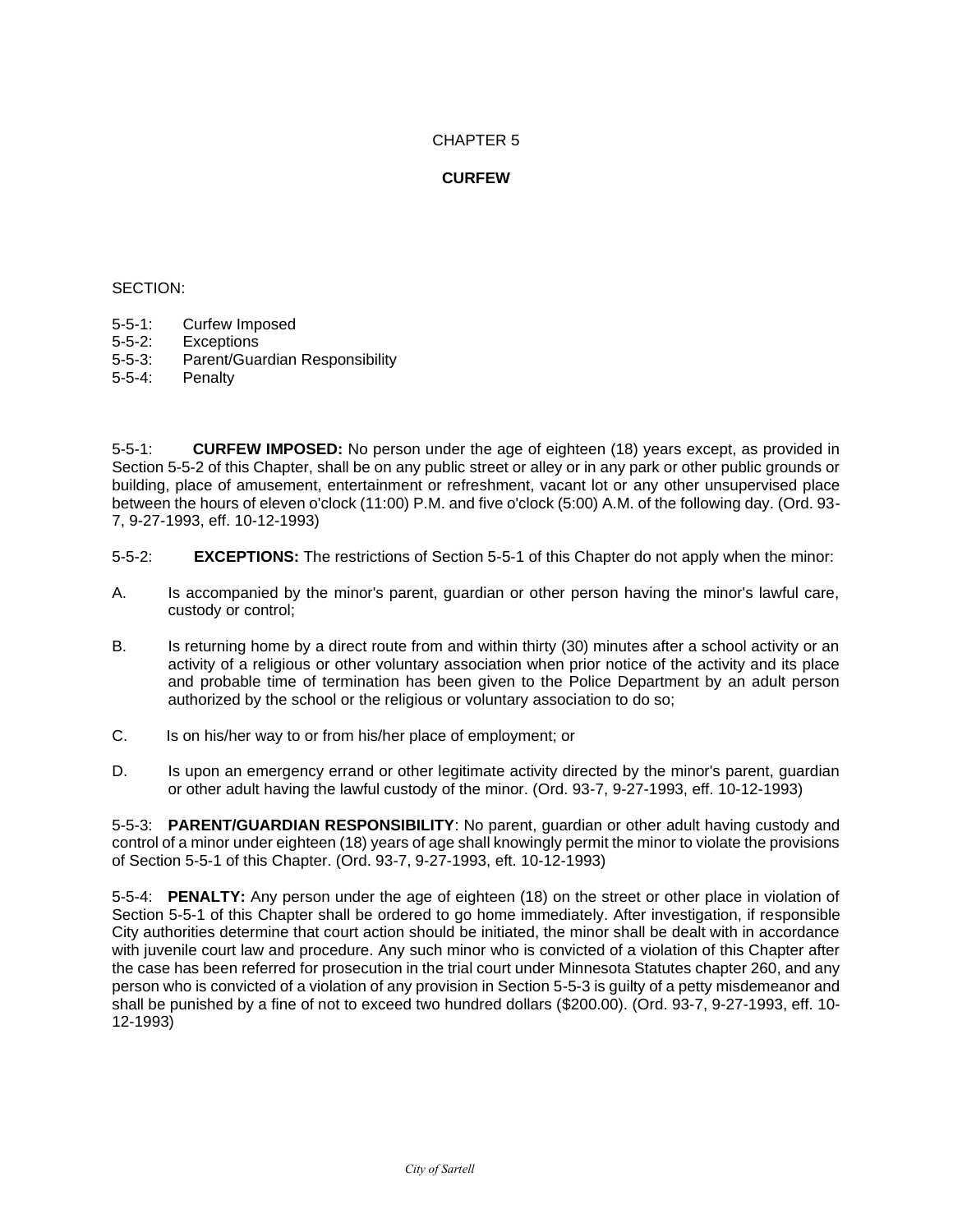# **ABANDONED PROPERTY**

#### SECTION:

- 5-6-1: Abandoned Automobiles
- 5-6-2: Other Abandoned Property

# 5-6-1 : **ABANDONED AUTOMOBILES:**

- A. Impoundment: The City Police Department shall take into custody and impound any "abandoned motor vehicle" as defined by Minnesota Statutes section 168B.02, subdivision 2.
- B. Notice Of Impoundment: The Police Department shall give notice of taking as provided by law.
- C. Sale: If the owner or any lienholder does not reclaim the vehicle within the period provided by law, the Police Department shall provide for the sale of the vehicle to the highest bidder at public auction or sale following two (2) weeks' published notice.
- D. Summary Action: When an abandoned motor vehicle is more than seven (7) model years of age, is lacking vital component parts and does not display a license plate currently valid in Minnesota or any other state or foreign country, it shall immediately be eligible for sale under subsection C of this Section and shall not be subject to the notification, reclamation or title provisions of Minnesota Statutes sections 168B.01 to 168.14.
- E. Disposition Of Proceeds; Redemption: The proceeds of the sale of an abandoned motor vehicle shall be placed in the General Fund of the City. If the former owner or entitled lienholder makes application and furnishes satisfactory proof of ownership or lien interest within ninety (90) days of the sale, the owner or lienholder shall be paid the proceeds of the sale of the vehicle less the cost of towing, preserving and storing the vehicle and all administrative, notice and publication costs incurred in its handling. (1981 Code § 210.01)

# 5-6-2: **OTHER ABANDONED PROPERTY:**

- A. Procedure: All other property lawfully coming into the possession of the City shall be disposed of as provided in this Section.
- B. Storage: The department of the City acquiring possession of the property shall arrange for its storage. If City facilities for storage are unavailable or inadequate, the department may arrange for storage at privately-owned facilities.
- C. Claim By Owner: The owner may claim the property by exhibiting satisfactory proof of ownership and paying the City any storage or maintenance costs incurred by it. A receipt for the property shall be obtained upon release to the owner.
- D. Sale: If the property remains unclaimed in the possession of the City for sixty (60) days, the property shall be sold to the highest bidder at a public auction conducted by the Chief of Police after two (2) weeks' published notice setting forth the time and place of the sale and the property to be sold.
- E. Disposition Of Proceeds; Redemption: The proceeds of the sale shall be placed in the General Fund of the City. If the former owner makes application and furnishes satisfactory proof of ownership within six (6) months of the sale, the former owner shall be paid the proceeds of the sale of said former owner's property less the costs of storage and the proportionate part of the cost of published notice and other costs of the sale. (1981 Code § 210.02)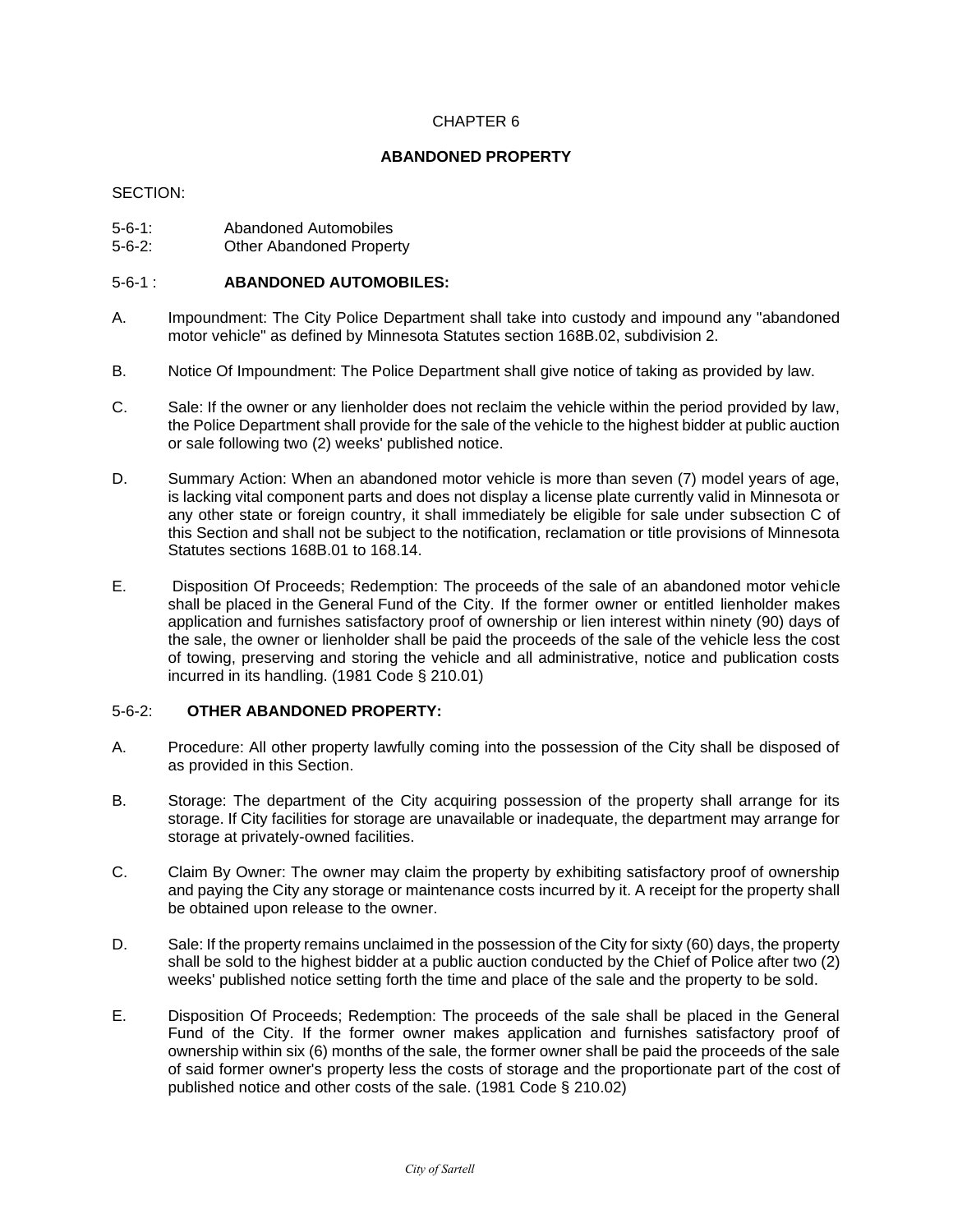# **ICE FISHING BELOW DAM**

#### SECTION:

- 5-7-1: Hours And Location Restricted
- 5-7-2: Dark House, Fish House in Violation
- 5-7-3: Failure To Leave After Warning
- Penalty

5-7-1: **HOURS AND LOCATION RESTRICTED**: It shall be unlawful for any person to have on the ice, or use on the ice any dark house, fish house or shelter prior to seven o'clock (7:00) P.M. of any day on that part of the Mississippi River lying between the Eagle Creek Renewable Energy dam and the Sartell Street bridge within the corporate limits of the City.

# 5-7-2: **DARK HOUSE, FISH HOUSE IN VIOLATION:**

- A. Seizure; Confiscation: Any structure found on or used on the ice in violation of Section 5-7-1 of this Chapter may be seized or summarily confiscated and removed. (1981 Code § 803.10)
- B. Sale Of Unclaimed Property: Any articles found in such seized or confiscated dark house or fish house may be held for a period not exceeding sixty (60) days, after which all articles which have not been claimed by the owner may be sold at the highest price obtainable. (1981 Code § 803.10; 1997 Code)
- C. Proceeds Of Sale: Any proceeds received from the sale of any articles shall be turned over to the Clerk-Treasurer and deposited in the General Revenue Fund of the City.
- D. Cost Of Redemption: Any person claiming any of the articles so held by the City shall pay to the City all costs and expenses paid or incurred by the City in the removal and retention of such articles. (1981 Code § 803.10)

5-7-3: **FAILURE TO LEAVE AFTER WARNING**: It shall be unlawful for any person to remain on the ice at any time on that part of the Mississippi River lying between the Eagle Creek Renewable Energy dam and the Sartell Street bridge within the corporate limits of the City after being warned by the Police Department or by an authorized representative of the Eagle Creek Renewable Energy to depart therefrom.

5-7-4: **PENALTY:** Any person violating any provision hereof shall be guilty of a misdemeanor and, upon conviction thereof, shall be subject to penalty as provided in Section 1-4-1 of this Code. (1981 Code § 803.10; 1997 Code)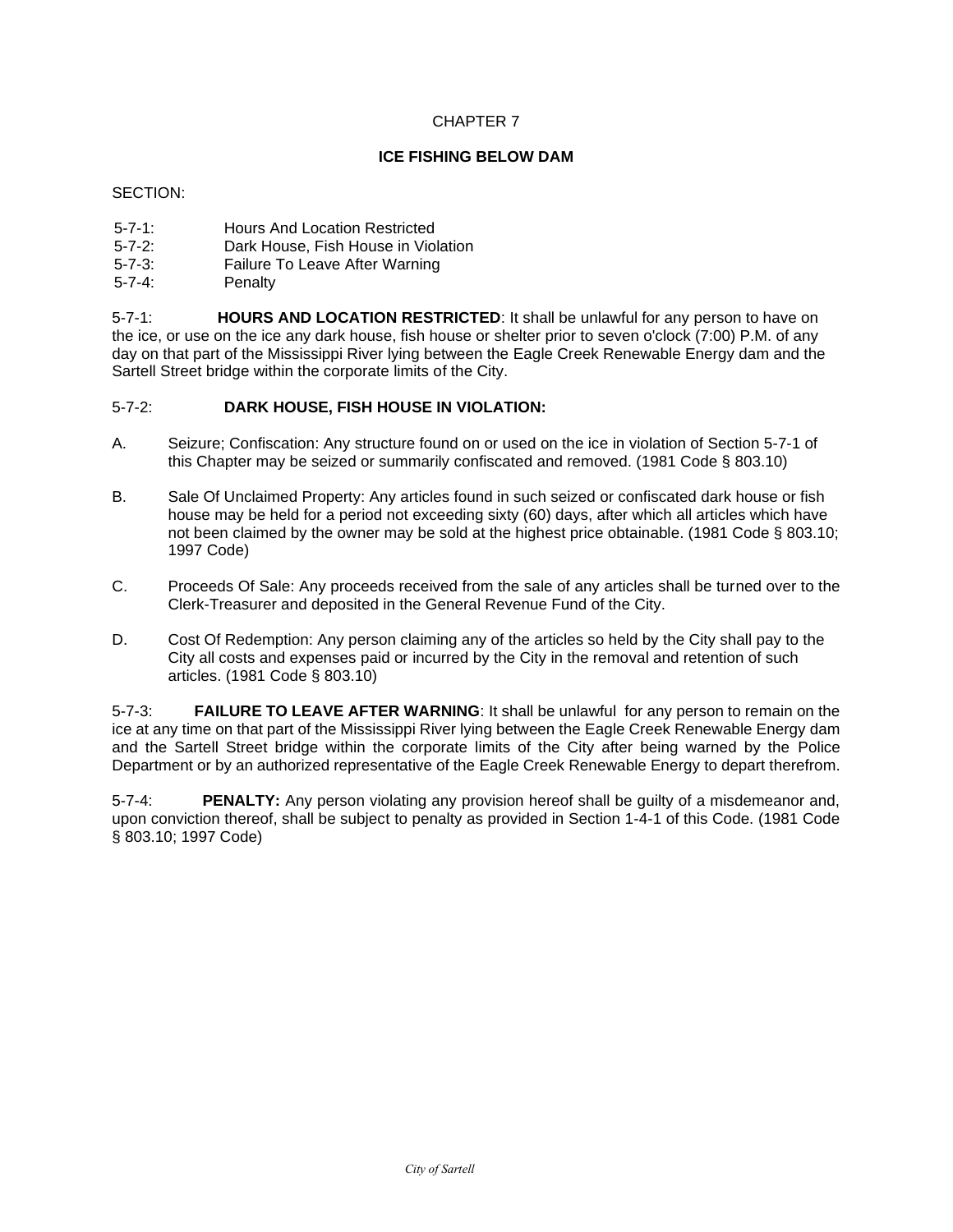#### *City of Sartell*

# **RESERVED**

CHAPTER 8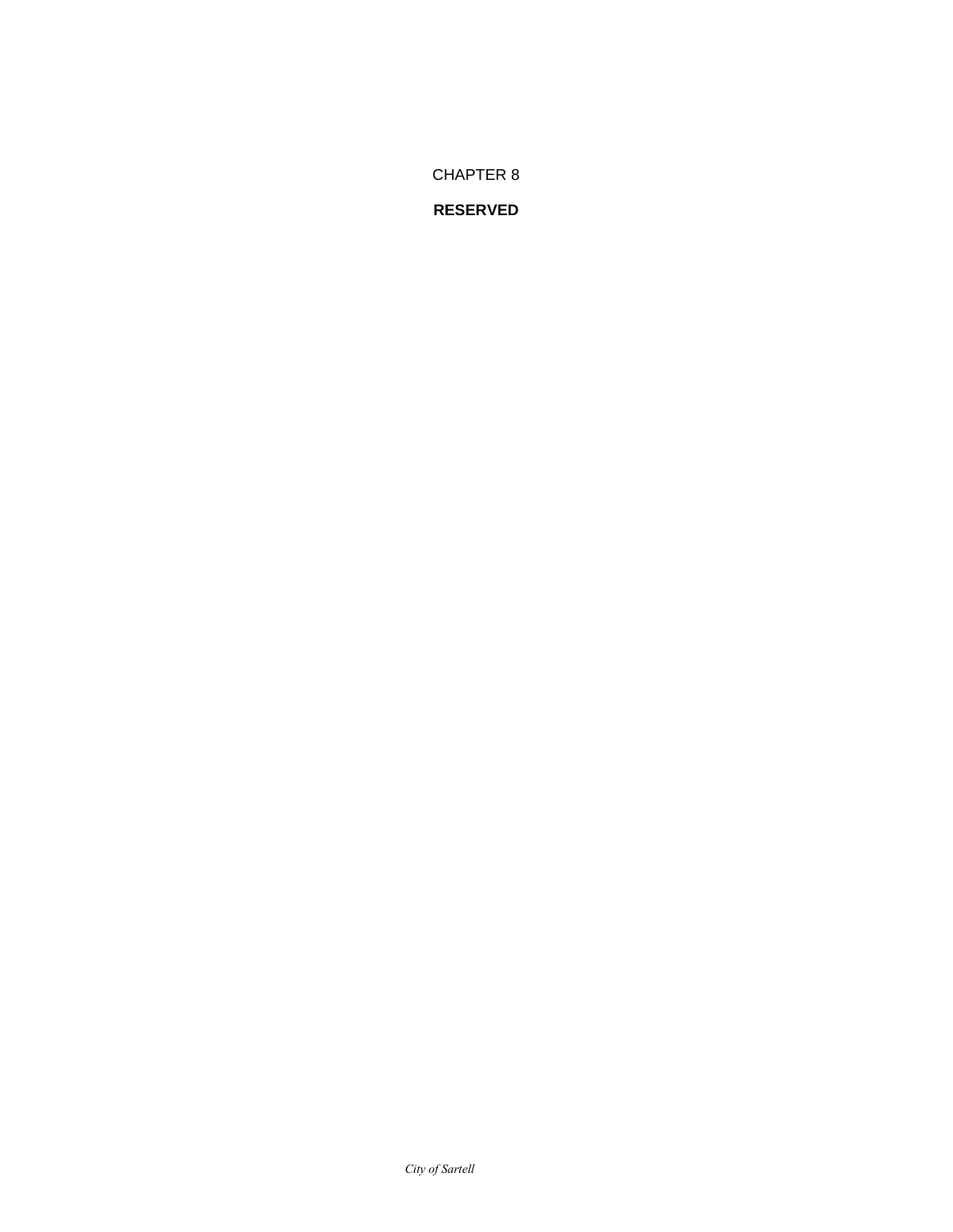# **EMPLOYMENT BACKGROUND AND DEPARTMENT OF VEHICLE SERVICES DRIVERS LICENSE CHECKS**

#### SECTION:

- 5-9-1: Applicants for City Employment
- 5-9-2: Criminal History Employment Background Investigations

# 5-9-1: **APPLICANTS FOR CITY EMPLOYMENT**

PURPOSE: The purpose and intent of this section is to establish regulations that will allow law enforcement access to Minnesota's Computerized Criminal History information for specified non-criminal purposes of employment background checks for the positions described in Section 9.

#### 5-9-2: **CRIMINAL HISTORY EMPLOYMENT BACKGROUND INVESTIGATIONS, INCLUDING DEPARTMENT OF VEHICLE SERVICES DRIVERS LICENSE CHECKS**

The Sartell Police Department is authorized, as the exclusive entity within the City, to do a criminal history background investigation and department of vehicle services driver's license checks on the applicants for the following positions within the city:

#### Employment positions:

All regular part-time or full-time employees of the City of Sartell and other positions that work with children or vulnerable adults. In conducting the criminal history background investigation in order to screen employment applicants, the Police Department is authorized to access data maintained in the Minnesota Bureau of Criminal Apprehensions Computerized Criminal History information system in accordance with BCA policy. Any data that is accessed and acquired shall be maintained at the Police Department under the care and custody of the chief law enforcement official or his or her designee. A summary of the results of the Computerized Criminal History data may be released by the Police Department to the hiring authority, including the City Council, the City Administrator/Manager/Clerk, or other city staff involved in the hiring process.

Before the investigation is undertaken, the applicant must authorize the Police Department by written consent to undertake the investigation. The written consent must fully comply with the provisions of Minn. Stat. Chap. 13 regarding the collection, maintenance and use of the information. Except for the positions set forth in Minnesota Statutes Section 364.09, the city will not reject an applicant for employment on the basis of the applicant's prior conviction unless the crime is directly related to the position of employment sought and the conviction is for a felony, gross misdemeanor, or misdemeanor with a jail sentence. If the City rejects the applicant's request on this basis, the City shall notify the applicant in writing of the following:

- A. The grounds and reasons for the denial.<br>B. The applicant complaint and grievance p
- The applicant complaint and grievance procedure set forth in Minnesota Statutes Section 364.06.
- C. The earliest date the applicant may reapply for employment.
- D. That all competent evidence of rehabilitation will be considered upon reapplication.